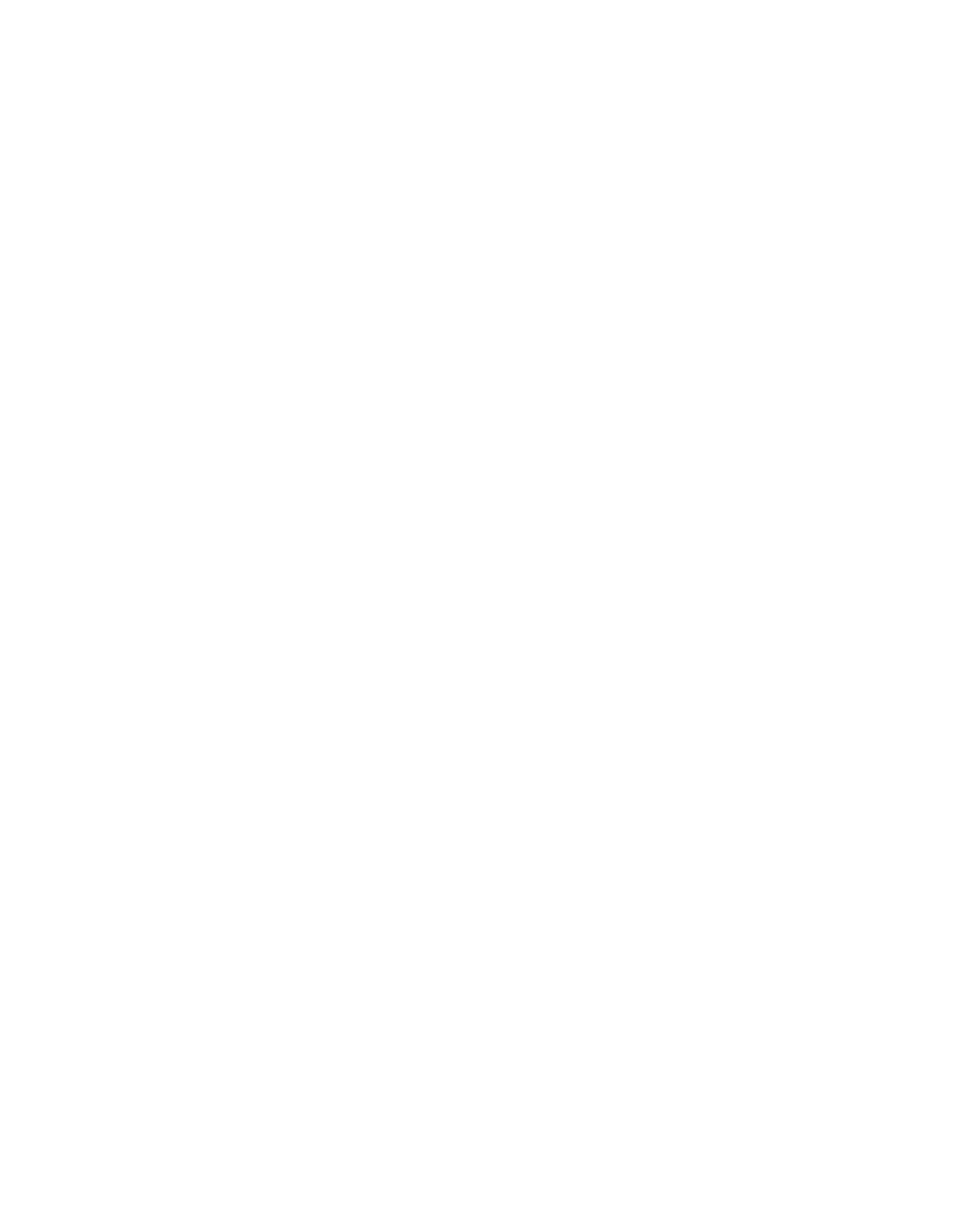**Kingston Technology's**

# **Lightning 486**

**IBM Blue Lightning 66Mhz Processor Upgrade For PS/2 Models 70 & 80**

**Installation Guide**

**Kingston Technology Corporation 17600 Newhope Fountain Valley, CA 92708 (714) 435-2600**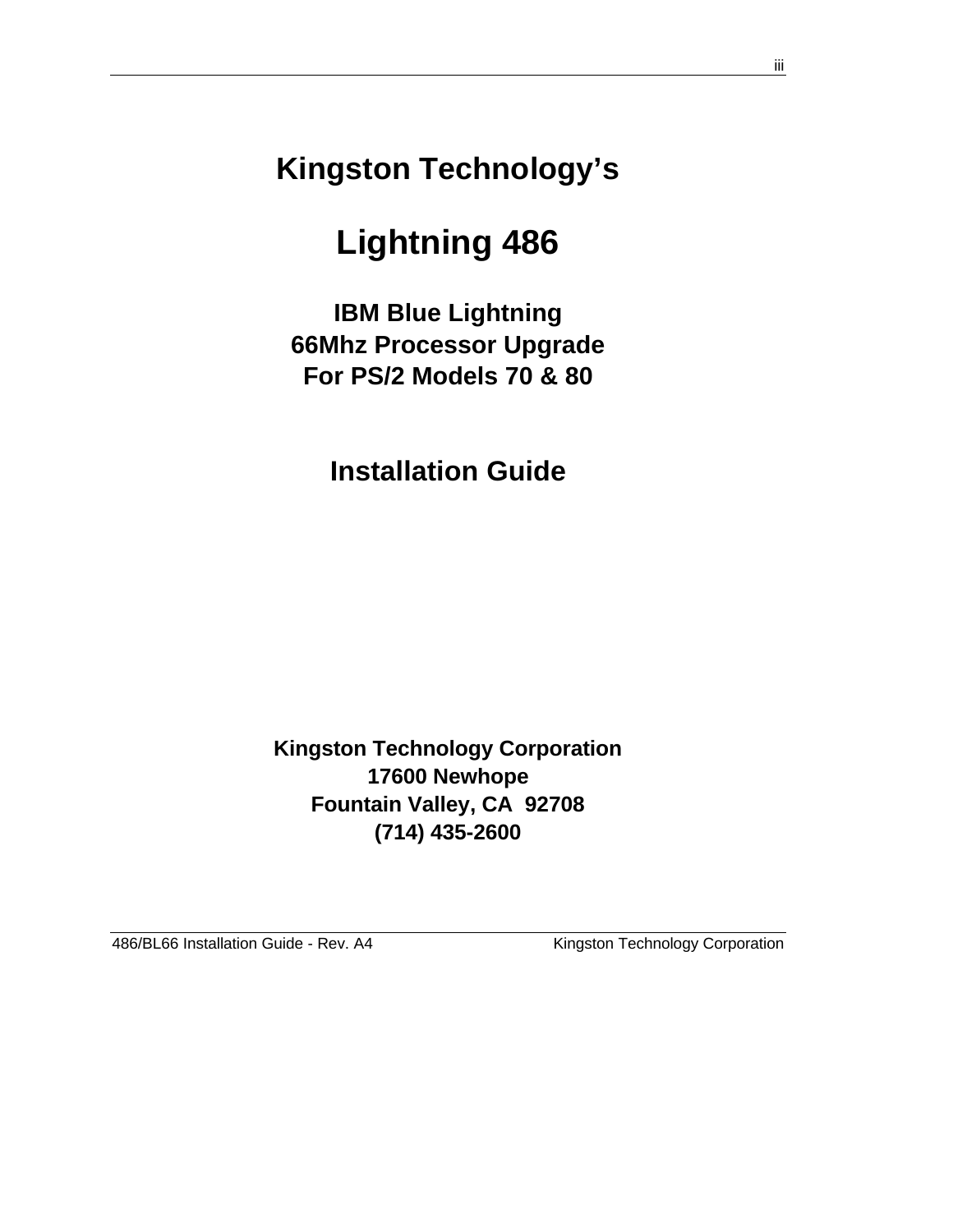# **Limited Warranty**

KINGSTON TECHNOLOGY CORPORATION ("Kingston") warrants that this product is free from defects in material and workmanship. Subject to the conditions and limitations set forth below, Kingston will, at its option, either repair or replace any part of this product which proves defective by reason of improper workmanship or materials. Repair parts or replacement products will be furnished by Kingston on an exchange basis, and will be either new or refurbished to be functionally equivalent to new.

This warranty applies only to the original end user purchaser, and does not cover any damage to this product which results from accident, abuse, misuse, natural or personal disaster, or any unauthorized disassembly, repair or modification.

#### **Duration Of Warranty**

**Lifetime Warranty:** The following Kingston products are covered by this warranty for life: solid state memory (e.g., Single Inline Memory Modules, or "SIMMs"), network interface cards and adapters, solid state PCMCIA interface adapters, and x86-based microprocessor upgrade products.

*Five Year Warranty*: The following Kingston products are covered by this warranty for a period of five years from the date of original retail purchase: storage enclosures, power supply units and subassemblies, Winchester hard disk drives with a capacity of one gigabyte or more, and all other Kingston products (other than those products covered by a two-year or one-year warranty, as provided below).

*Two Year Warranty*: The following Kingston products are covered by this warranty for a period of two years from the date of original retail purchase: Winchester hard disk drives in a 2.5 inch, 3.5 inch or 5.25 inch form factor and with a capacity of less than one gigabyte.

*One Year Warranty*: The following Kingston products are covered by this warranty for a period of one year from the date of original retail purchase: Winchester hard disk drives in a 1.8 inch form factor, optical storage products, and magnetic tape storage products.

#### **Warranty Claim Requirements**

To obtain warranty service, return the defective product, freight prepaid and insured, to your local authorized Kingston dealer or distributor, or to the Kingston factory service center located at 17600 Newhope Street, Fountain Valley, California 92708, U.S.A. You must include the product serial number (if applicable) and a detailed description of the problem you are experiencing. For products covered by the five-year, two-year or one-year warranty, you must also include proof of the date of original retail purchase as evidence that the product is within the applicable warranty period. If you return the product directly to the Kingston factory, you must first obtain a Return Material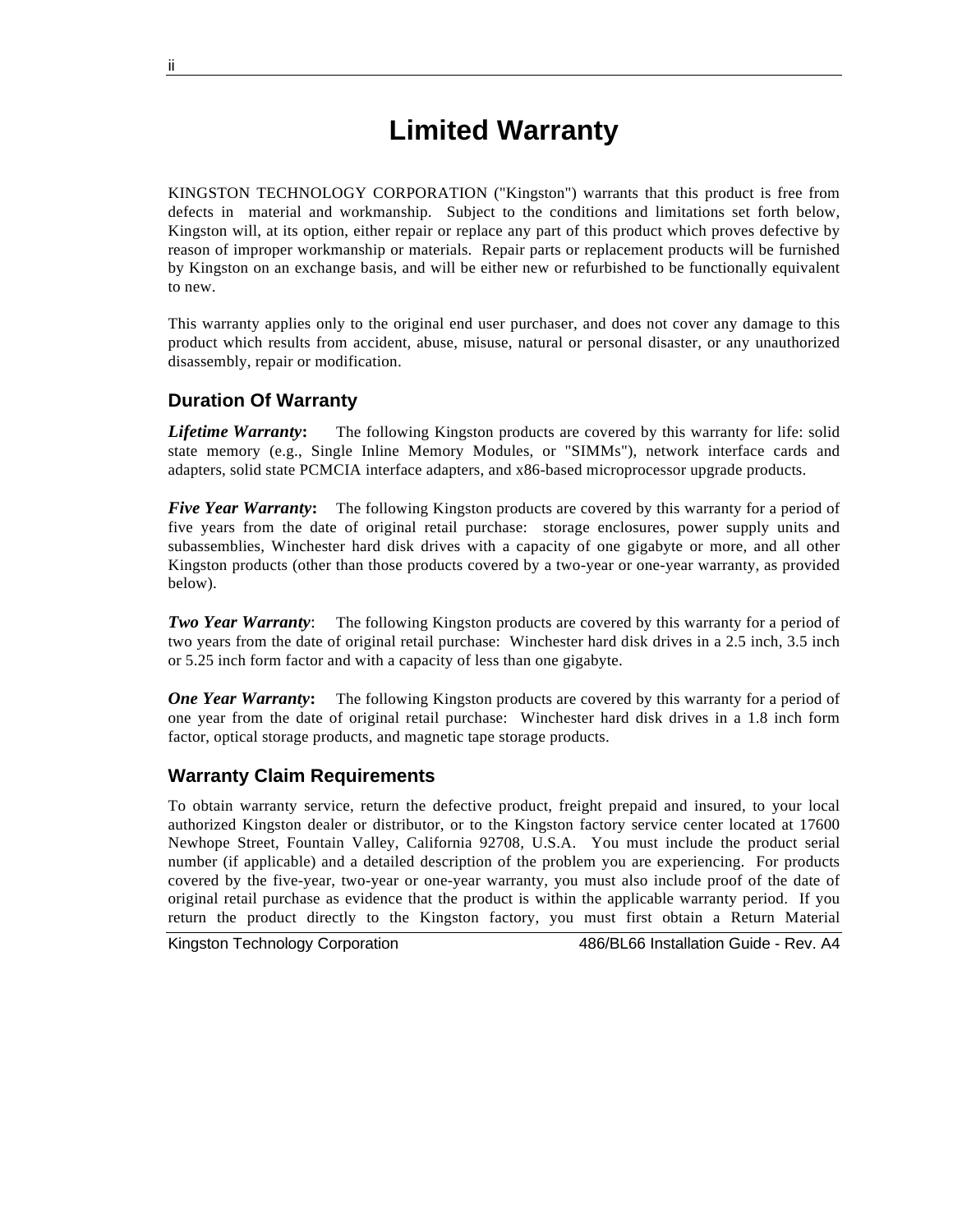Authorization ("RMA") number by calling Kingston Customer Service at (714) 438-1810, and include the RMA number prominently displayed on the outside of your package. Products must be properly packaged to prevent damage in transit.

#### **Free Technical Support**

Kingston provides free technical support. If you experience any difficulty during the installation or subsequent use of a Kingston product, please contact Kingston's Technical Support Department at (714) 435-2639 prior to servicing your system. This warranty covers only repair or replacement of defective Kingston products, as provided above. Kingston is not liable for, and does not cover under warranty, any costs associated with servicing and/or installation of Kingston products.

#### **Disclaimers**

The foregoing is the complete warranty for Kingston products and supersedes all other warranties and representations, whether oral or written. Except as expressly set forth above, no other warranties are made with respect to Kingston products and Kingston expressly disclaims all warranties not stated herein, including, to the extent permitted by applicable law, any implied warranty of merchantability or fitness for a particular purpose.

In no event will Kingston be liable to the purchaser, or to any user of the Kingston product, for any damages, expenses, lost revenues, lost savings, lost profits, or any other incidental or consequential damages arising from the purchase, use or inability to use the Kingston product, even if Kingston has been advised of the possibility of such damages.

Copyright © 1995 Kingston Technology Corporation. All rights reserved. Printed in the U.S.A. Kingston Technology and the Kingston logo are trademarks of Kingston Technology Corporation.

#### **FCC Certification**

This device has been tested and found to comply with limits for Class B digital device, pursuant to Part 15 of the FCC Rules. Operation is subject to the following two conditions:

- (1) This device may not cause harmful interference, and
- (2) This device must accept any interference received; including interference that may cause undesired operation.

This device generates, uses, and can radiate radio frequency energy, and if not installed and used in accordance with the instructions, may cause harmful interference to radio communications. However, there is no guarantee that interference will not occur in a particular installation. If this device does cause harmful interference to radio or television reception, which can be determined by turning the device off and on, the user is encouraged to try to correct the interference by one or more of the following measures:

- Re-orient or relocate the receiving antennas.
- Increase the separation between the device and the receiver.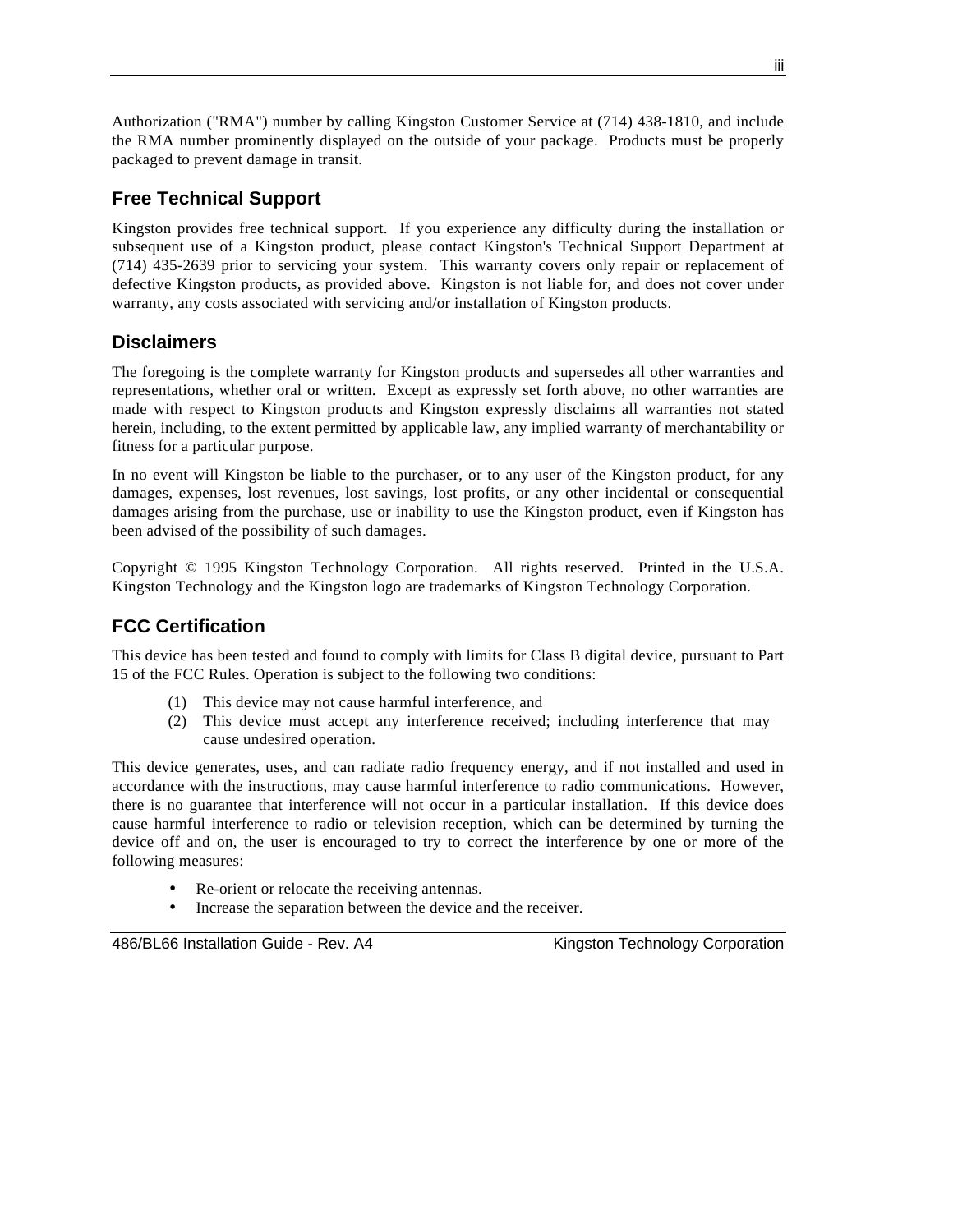• Connect the device into an outlet on a circuit different from that to which the receiver is connected.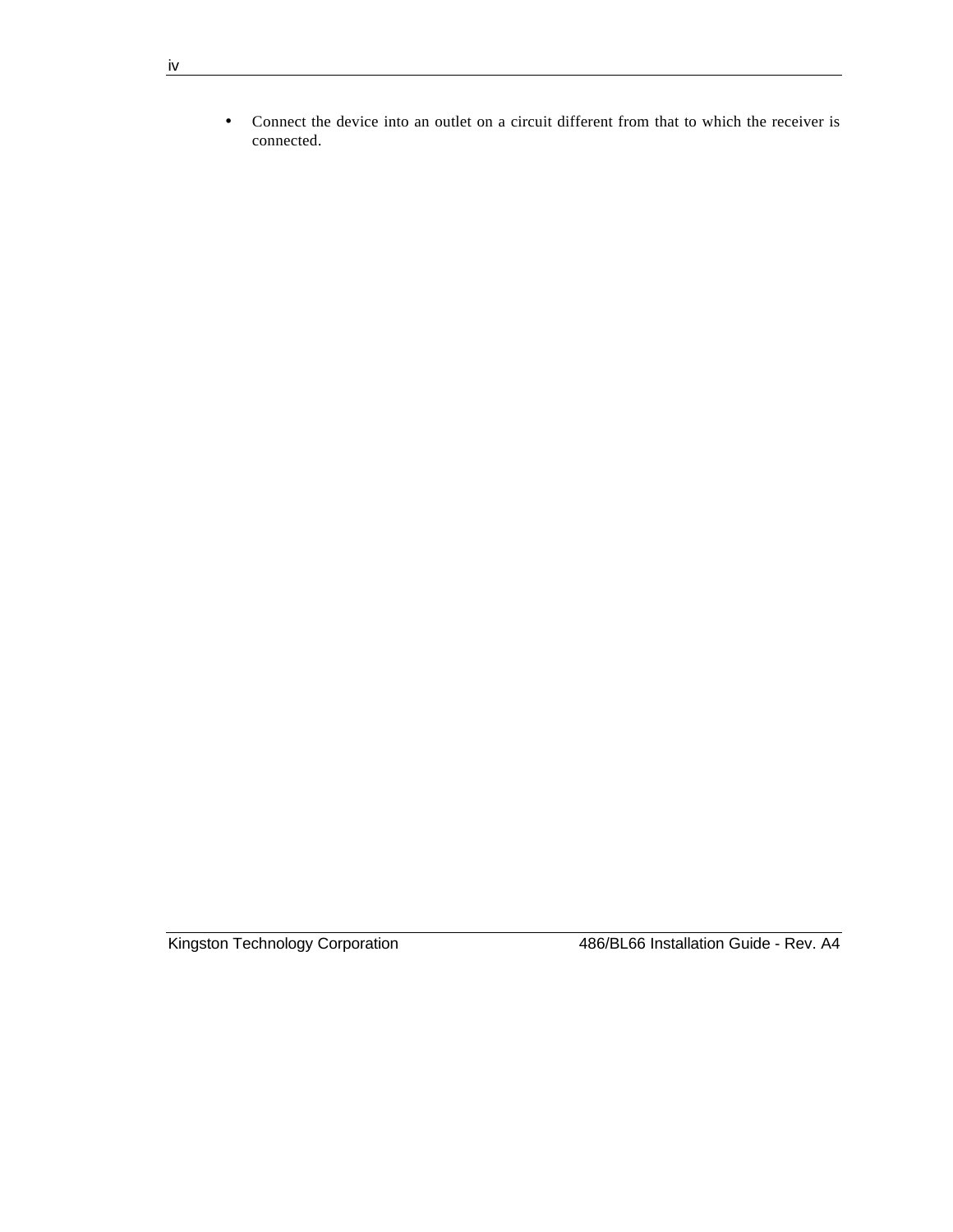# **TABLE OF CONTENTS**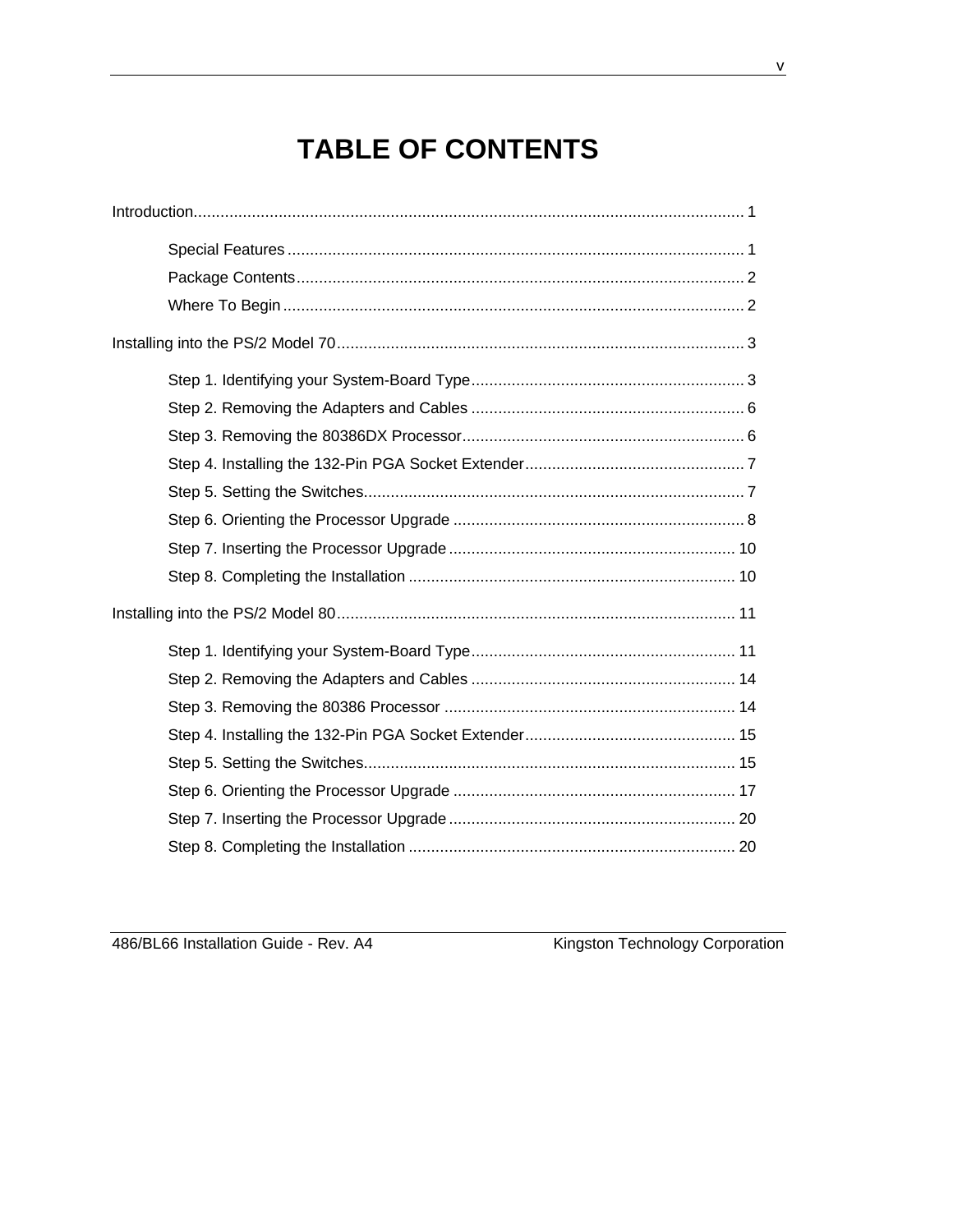| Computer Hangs While Installing OS/2 From Diskettes 30 |  |
|--------------------------------------------------------|--|
|                                                        |  |

<u> 1989 - Johann Stein, mars an de Francisco Barbara (</u>

Kingston Technology Corporation

486/BL66 Installation Guide - Rev. A4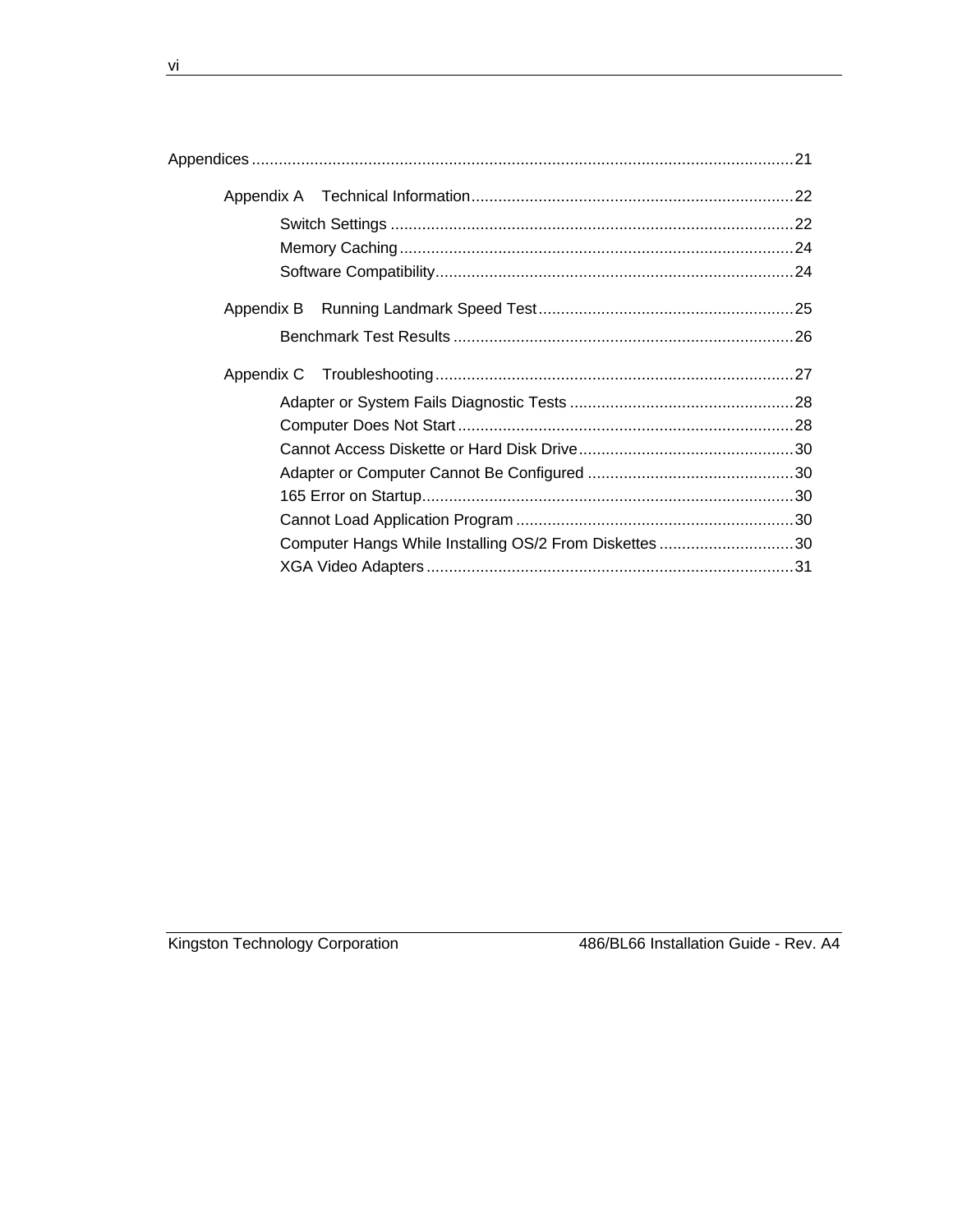# **Introduction**

Congratulations on the purchase of your Kingston *Lightning 486* processor upgrade for IBM<sup>®</sup> PS/2 Model 70 and 80 computers. Using the IBM Blue Lightning microprocessor, the Lightning 486 runs at a clock-doubled rate of 66Mhz with an internal cache of 16KB, 32-bit internal processing, and the sophisticated instruction set of the 80486 processor. With the Lightning 486*,* your IBM PS/2 Model 70 or 80 will go from a 16Mhz, 20Mhz, or 25Mhz 386DX to a 486DLC powerhouse running at 66Mhz for increased power and performance for today's most demanding software applications.

The Lightning 486 processor upgrade is a small daughtercard upgrade which installs directly into the existing 386DX socket. There are no special drivers or software to install. The Lightning 486 supports your existing 387DX math coprocessor. For PS/2 Model 70 Type II or Type III system boards, Kingston provides a PGA socket extender to seat the processor board slightly the system board so as not to interfere with other components on the system board.

# **Special Features**

Your Kingston Lightning 486 includes these important features:

- IBM-designed Blue Lightning 66Mhz microprocessor.
- Uses sophisticated memory mapping of 80486 instruction set.
- 16KB internal cache onboard.
- Supports 80387DX math coprocessor.
- No software required for installation or operation.
- No device drivers to load or use valuable memory.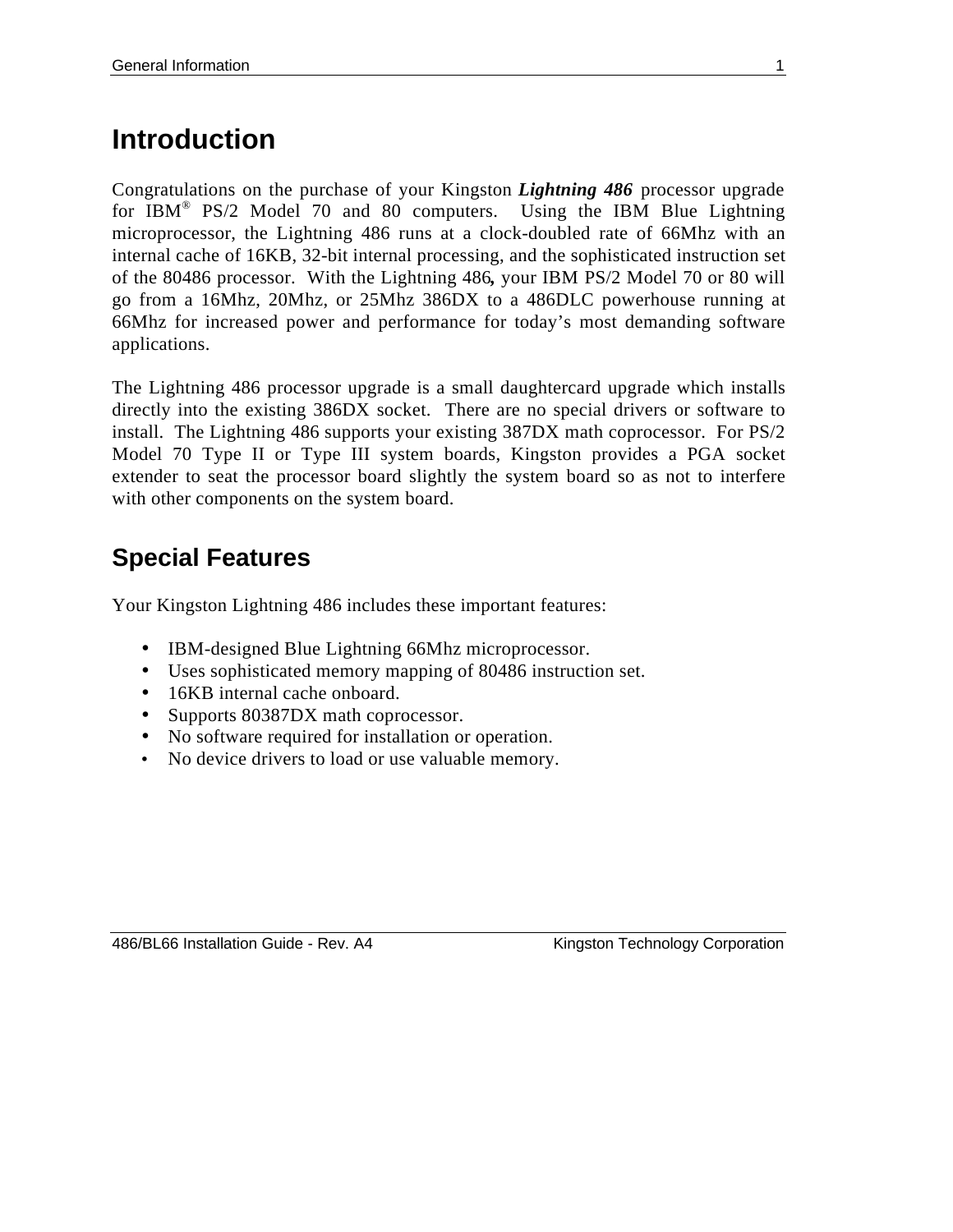# **Package Contents**

The Lightning 486 package should contain the following items:

- Kingston 486/BL66 processor board
- Chip Extractor Tool
- 132-Pin PGA Socket Extender
- Utility Diskette
- This Installation Guide

If any of the items are missing or damaged, please contact your Kingston dealer for a replacement. Only open the anti-static bag containing the Processor Upgrade when you are at the point of installing it into the computer. Remove the protective foam pad from the 80386DX plug connector pins very carefully, and take care not to damage the pins when installing the upgrade. Retain all the protective packaging for future use.



**Fig. 1-1 486/BL66 Bottom View Fig. 1-2 486/BL66 Top View**



# **Where To Begin**

- To install the Processor Upgrade in a Model 70 see "Installing into the PS/2 Model 70" on page 3.
- To install the Processor Upgrade in a Model 80 see "Installing into the PS/2 Model 80" on page 11.

```
Kingston Technology Corporation 486/BL66 Installation Guide - Rev. A4
```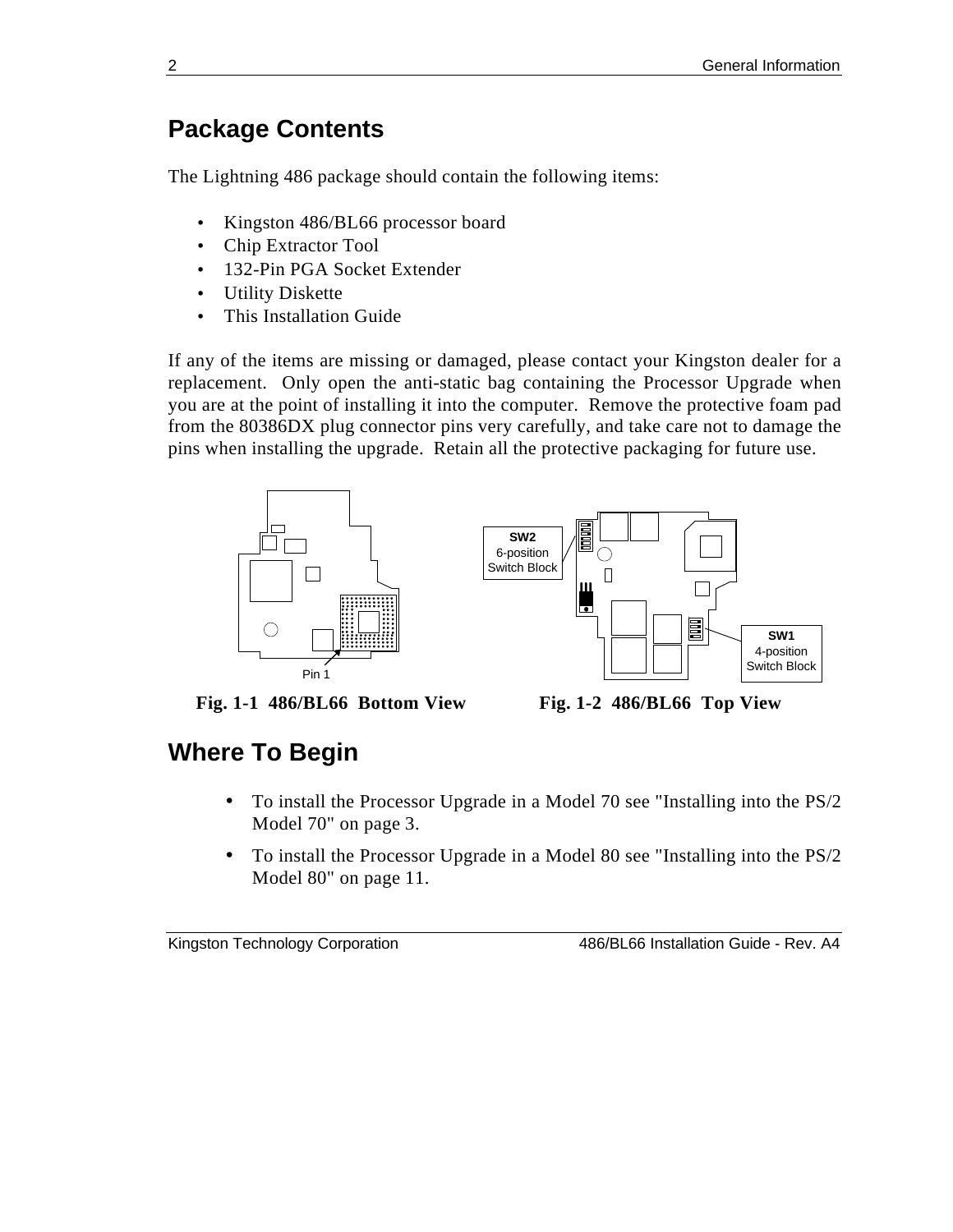# **Installing into the PS/2 Model 70**

The Lightning 486 processor upgrade is designed for use in IBM PS/2 Model 70 and Model 80 machines. Installation procedures differ according to your computer type, and for this reason these instructions are divided into specific installation sections for each computer. If you are installing the Processor Upgrade in a Model 80, go to "Installing into the PS/2 Model 80" on page 12.

*This section contains specific instructions for the PS/2 Model 70.*

# **Step 1. Identifying your System-Board Type**

The Lightning 486 is designed for use in three versions of the Model 70 system board. These system boards are defined in these instructions as Type I, Type II and Type III. It is important that you identify your system board type. The following descriptions show how to identify the different system board types.

- The Type I system board covers the entire base of the computer, and the battery assembly plugs directly into the system board.
- The Type II system board does not cover the entire base of the computer, and the battery assembly has a cable that connects it to the system board.
- The Type III system board is only installed in the PS/2 Model 70 "A" series machines (For example: 70-A21, 70-A16). It covers the entire base of the computer, mounting a daughter board under the diskette drive, and the battery assembly plugs directly into the system board.

The Kingston Lightning 486 is installed with a different orientation in each of these system boards depending on Pin 1 of the CPU socket. Refer to the following illustrations to determine your particular system board type. Notice the beveled corner denoting Pin 1. This is important when installing the processor upgrade. Pin 1 on the CPU socket must match Pin 1 on the processor connector.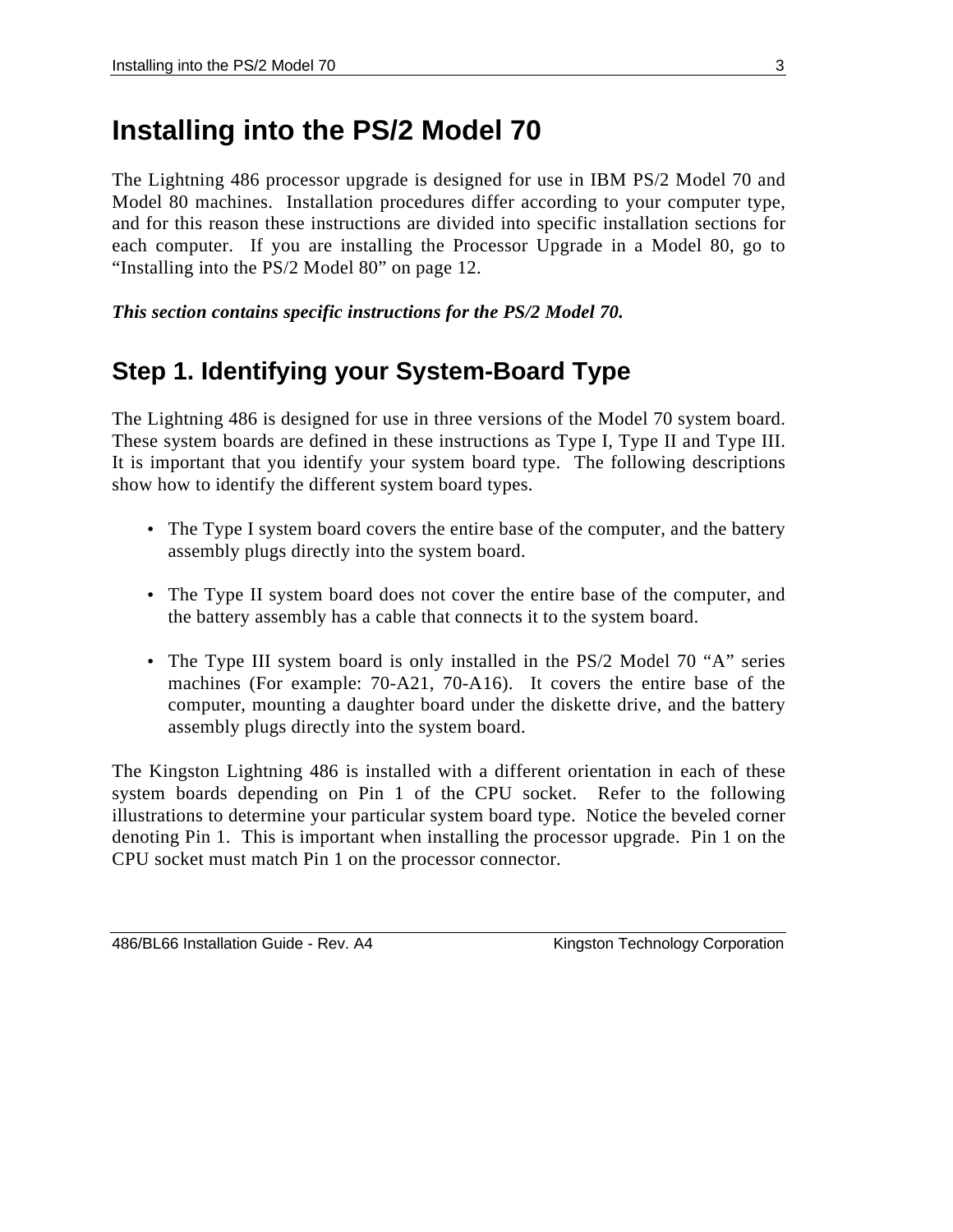As you will be removing the drive-support structure from your computer, you will be disconnecting the battery from the system board. This will deprive the CMOS memory of backup power, and when restarting your computer you will need to use the Reference Diskette to restore the system configuration into CMOS.

**Note:** *Running Automatic Configuration from your Reference Diskette will reset the system and all its adapters to predefined defaults.*

If there are adapters in your system that require manually configured parameters to operate correctly, view and record these parameters using the View Configuration utility from your Reference Diskette. After this installation, you may manually set parameters for these adapters by running the Change Configuration utility from your Reference Diskette.

The following illustration shows the Model 70 Type I system board :



**Fig. 2-1 Model 70 Type I system board**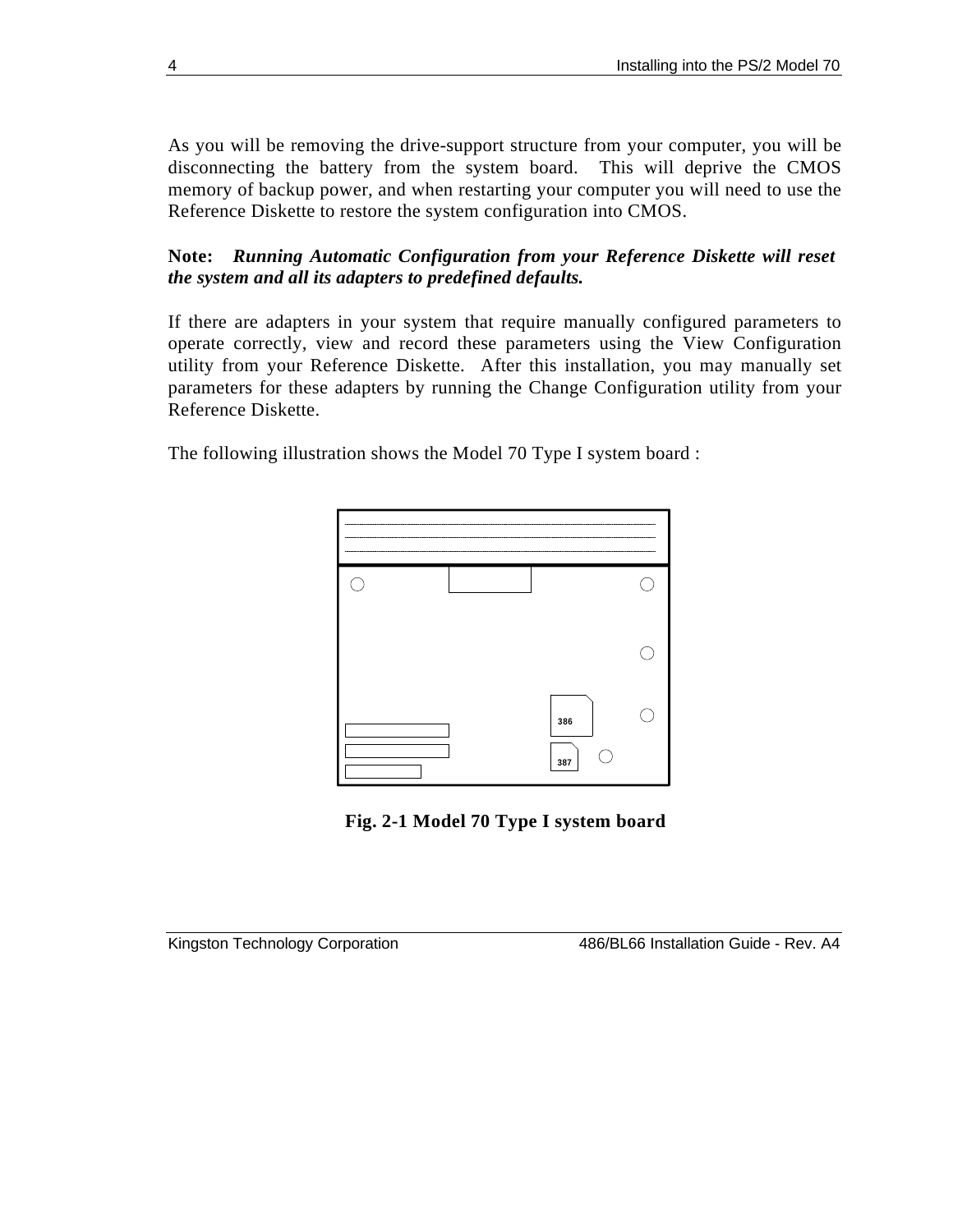The following illustration shows the Model 70 Type II system board :



**Fig. 2-2 Model 70 Type II system board**

The following shows the Model 70 Type III system board :



**Fig. 2-3 Model 70 Type III system board**

**NOTE:** Do not proceed if the position or orientation of the components on your system board differs from the illustrations. Contact the place of purchase or Kingston for assistance.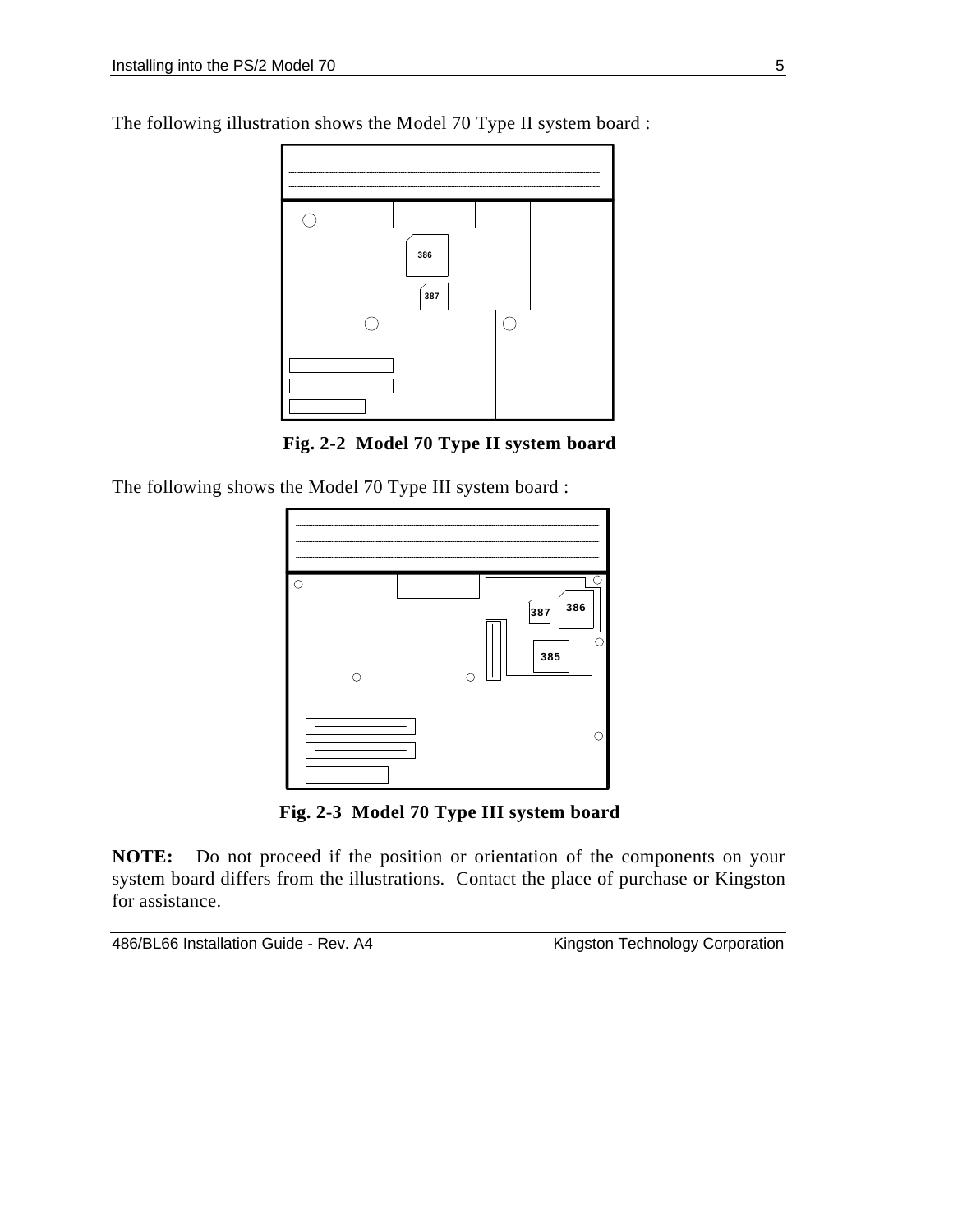## **Step 2. Removing the Adapters and Cables**

- 1. Turn off the computer and disconnect all power cords and cables.
- 2. Remove the cover from your computer.
- 3. Take note of the positions of any adapters that have been installed in the expansion slots of the computer, and then remove them.
- 4. Remove the diskette drive, the hard disk drive, and the drive-support structure from your computer. (Detailed instructions on this procedure can be found in the Model 70 Quick Reference documentation.)

## **Step 3. Removing the 80386DX Processor**

Before beginning the installation procedure, compare your Lightning 486 with the illustrations on page 2. If your processor upgrade differs significantly from these illustrations, contact your supplier before proceeding further.

- 1. Look carefully at your computer's system board to locate the 80386DX processor. Before you attempt to remove it, take note of its orientation and the position of the notched or beveled corner on the chip denoting Pin 1. The position of this corner (Pin 1) determines how the Lightning 486will be installed. Pin 1 of the CPU socket must match Pin 1 on the underside of the processor upgrade connector. Refer to the illustrations on pages 4 and 5 to check the location of the 80386DX processor chip on your particular PS/2 Model 70 system board.
- 2. Having noted its position, remove the 80386DX from its socket using the Chip Extractor Tool provided. Gently insert the edge of the tool under one side of the 80386DX, levering it up slightly. Repeat this action for each side of the 80386DX, working around the sides several times until the pins on the underside of the 80386DX are sufficiently exposed so it may be carefully lifted out with your fingers. Be careful not to bend or break the pins.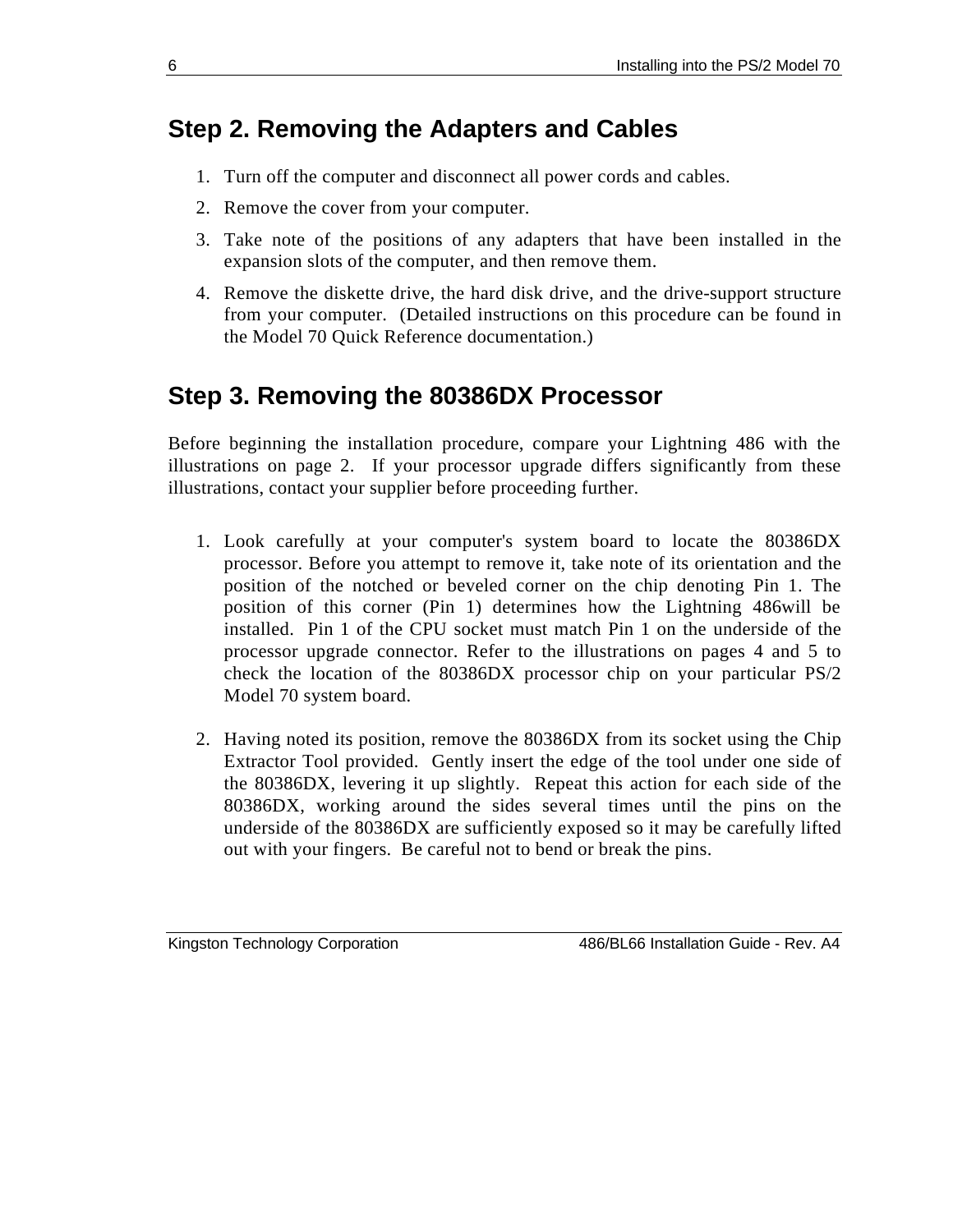### **Step 4. Installing the 132-Pin PGA Socket Extender**

The 132-Pin PGA Socket Extender, supplied in the processor upgrade package, is required on all Model 70 **Type II and Type III** system boards, in order to raise the Lightning 486processor upgrade board above components on the system board.

**Note: Do not** use the extender if you are installing the Processor Upgrade on a Model 70 Type I system board.

If you have a Type II or Type III series system board, install the 132-Pin PGA Socket Extender as follows:

- 1. Locate the beveled edge or rounded corner on 132-Pin PGA Socket Extender. Match this beveled edge to that on the 80386DX socket on your system board.
- 2. Now position the pins on the 132-Pin PGA Socket Extender over the holes on the system board 80386DX socket.
- 3. Once you are sure the alignment is correct, gently press 132-Pin PGA Socket Extender down until it is firmly inserted in the system board 80386DX socket.

# **Step 5. Setting the Switches**

The processor upgrade switches are set to the factory default settings for all motherboards. Retain these settings unless you have Extended Memory mapped I/O device controllers installed in your system or a Type III motherboard and have additional Bus Master adapters installed. In these cases the switch settings may need adjustment depending on the particular configuration of your system. For information on each switch's function, refer to "Appendix A Switch Settings" in the back of this manual.

The default Switch Settings are set as follows. Refer to page 2 for Switch Block locations.

| <b>SW1</b> (4-position SW Block) |      |     |                       |           |                       |    | <b>SW2</b> (6-position Switch Block) |    |            |
|----------------------------------|------|-----|-----------------------|-----------|-----------------------|----|--------------------------------------|----|------------|
| SW <sub>1</sub>                  |      |     | SW2   SW3   SW4   SW1 |           | SW2   SW3   SW4   SW5 |    |                                      |    | <b>SW6</b> |
| ωN                               | OFF. | OFF | <b>OFF</b>            | <b>ON</b> | ΟN                    | ON | <b>OFF</b>                           | ON | OFF        |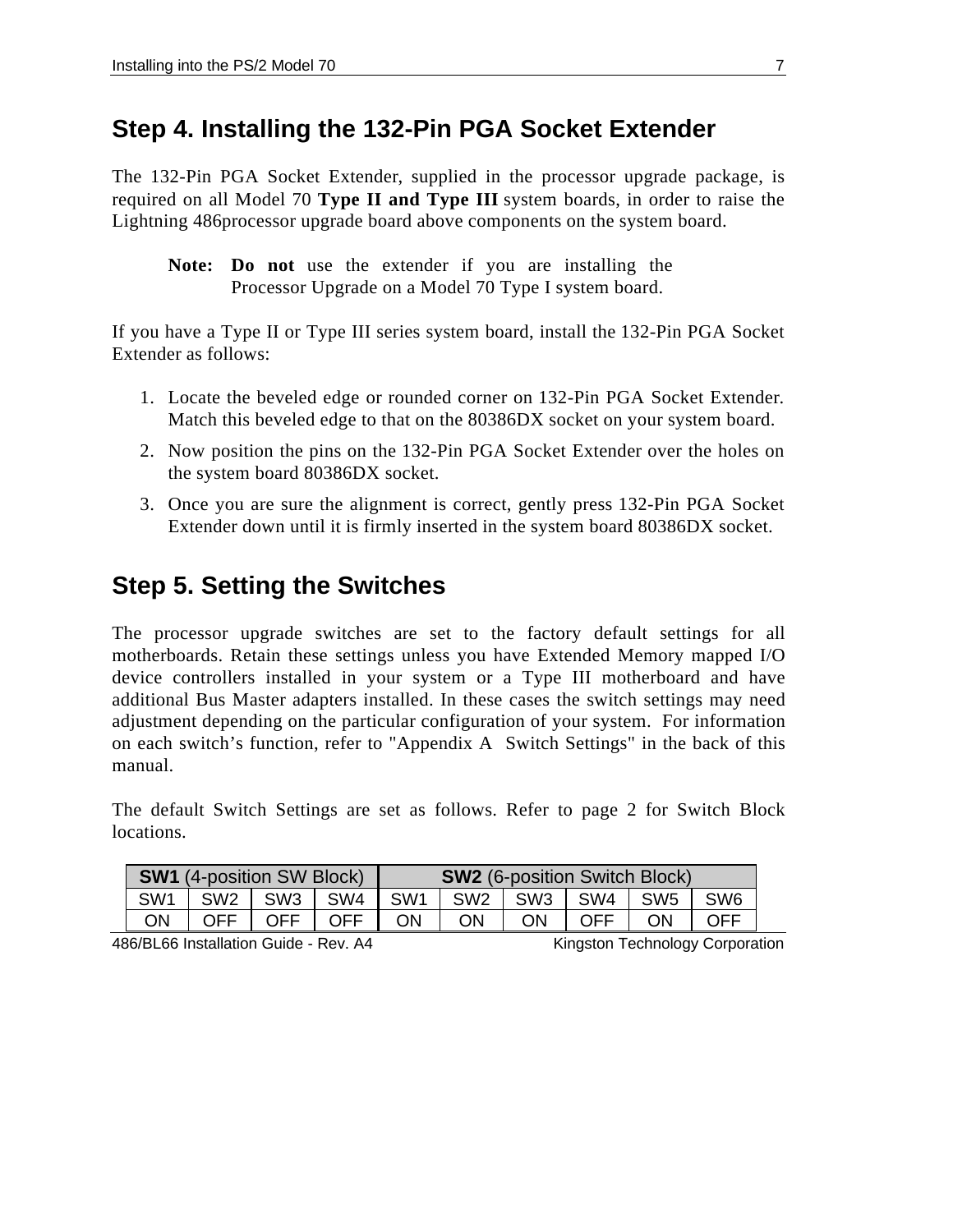### **Step 6. Orienting the Processor Upgrade**

When installing the Lightning 486, the orientation (Pin 1) of the PGA plug on processor upgrade must match the original orientation (Pin 1) of the 80386DX processor chip. Pin 1 is denoted by a beveled or cut edge.

- 1. Look at the Lightning 486 carefully. There is a PGA plug on the underside of the processor upgrade. This has a stenciled outline with a beveled corner indicated by a stenciled white arrow. Refer to the illustrations on page 2 in order to locate the PGA plug and Pin 1.
- 2. With the Lightning 486 positioned so that the beveled corner on the PGA plug matches the position of the beveled corner on the original 80386DX chip, you are ready to insert the processor upgrade in the empty 80386DX socket. Refer to the illustrations on pages 8 and 9 to check the positioning of the Lightning 486 adapter.

**Warning:** If the processor upgrade is not installed correctly, it may result in damage to the computer, the processor upgrade, or both. Please take particular care when inserting the processor upgrade into the 80386DX processor socket.

The following shows the Model 70 Type I system board with the processor upgrade installed:



**Fig. 2-4 Model 70 Type I with Upgrade Installed**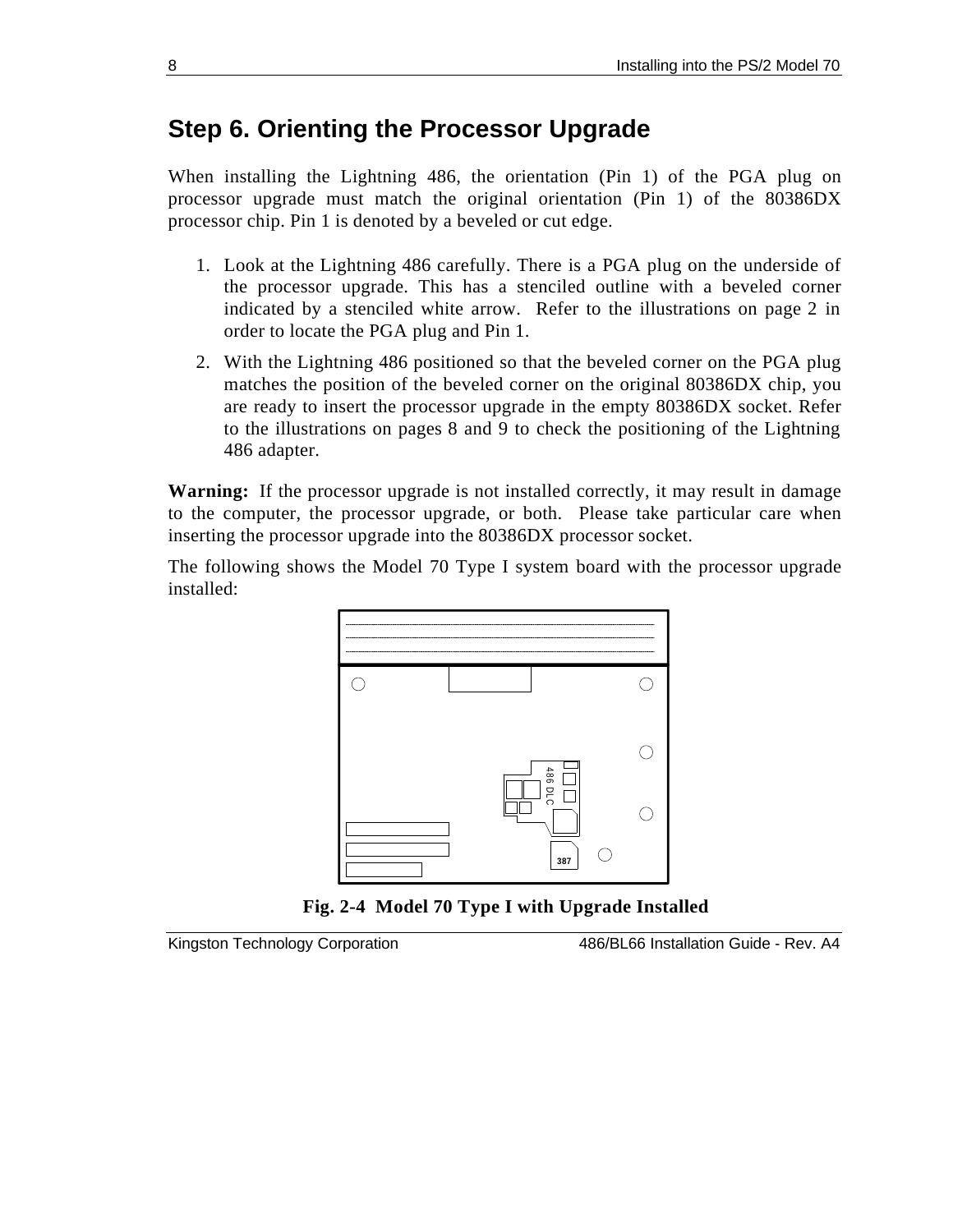The following shows the Model 70 Type II system board with the processor upgrade installed :



**Fig. 2-5 Model 70 Type II with Upgrade Installed**

The following shows the Model 70 Type III system board with the processor upgrade installed :



**Fig. 2-6 Model 70 Type III with Upgrade Installed**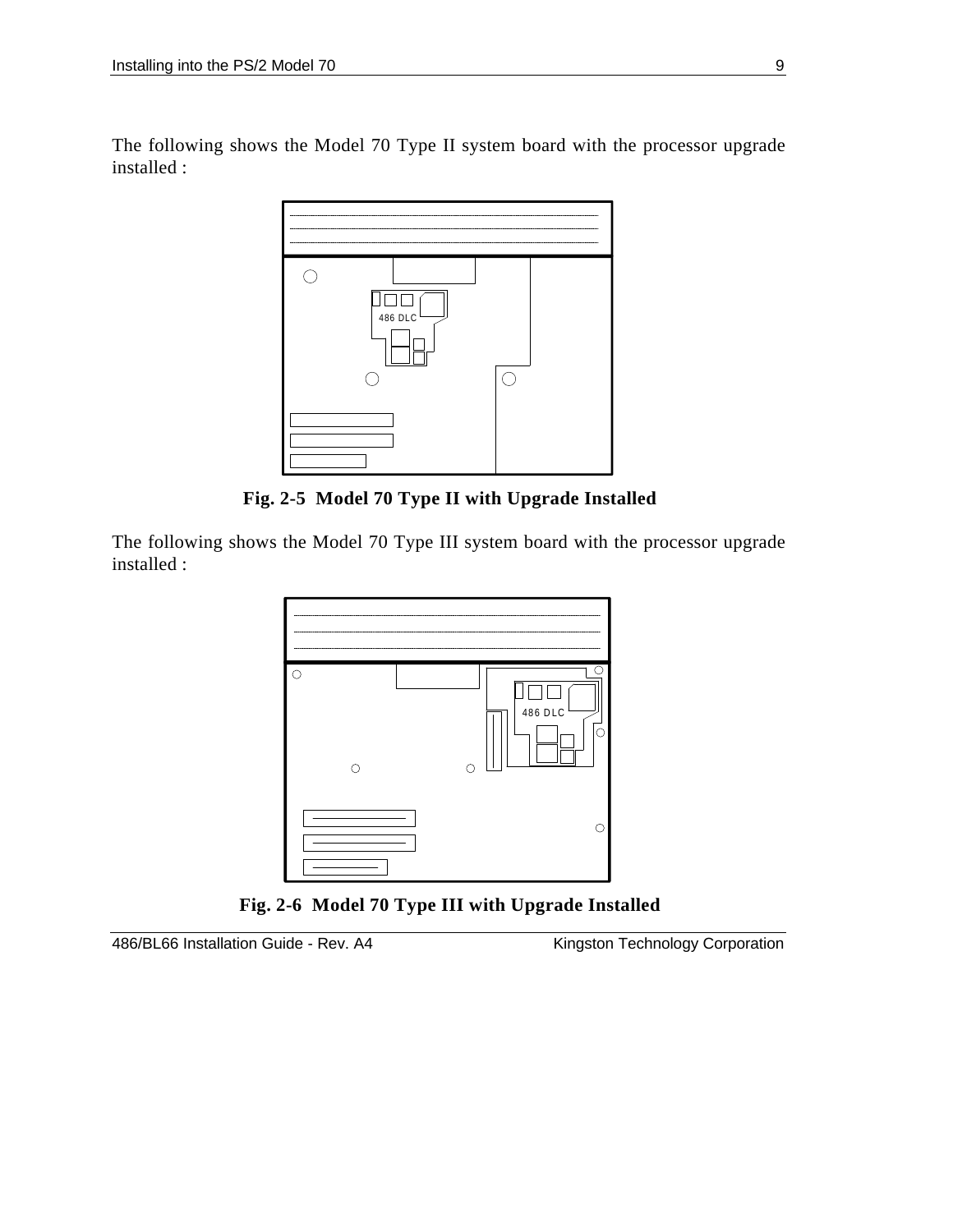### **Step 7. Inserting the Processor Upgrade**

- 1. To insert the processor upgrade correctly, you need to have the pins on the Lightning 486 adapter exactly lined up with the corresponding holes on the system board 80386DX socket.
- 2. When you are sure the alignment is correct, gently push the Lightning 486 into the socket, applying an even pressure.

**Note:** You will meet some resistance so firmness is required. If it proves difficult to insert the processor upgrade, stop and check the alignment. If the alignment is incorrect, remove the processor upgrade and begin the insertion again.

# **Step 8. Completing the Installation**

- 1. Replace any adapters removed earlier.
- 2. Replace the cover of your computer, and reconnect the power and signal cables.
- 3. Check that your computer starts correctly. If it does not, turn off your computer, remove the processor upgrade, and repeat the installation procedure again. Remember to match Pin 1 on the processor upgrade with Pin 1 on the CPU socket.

When your computer starts correctly, the installation is complete.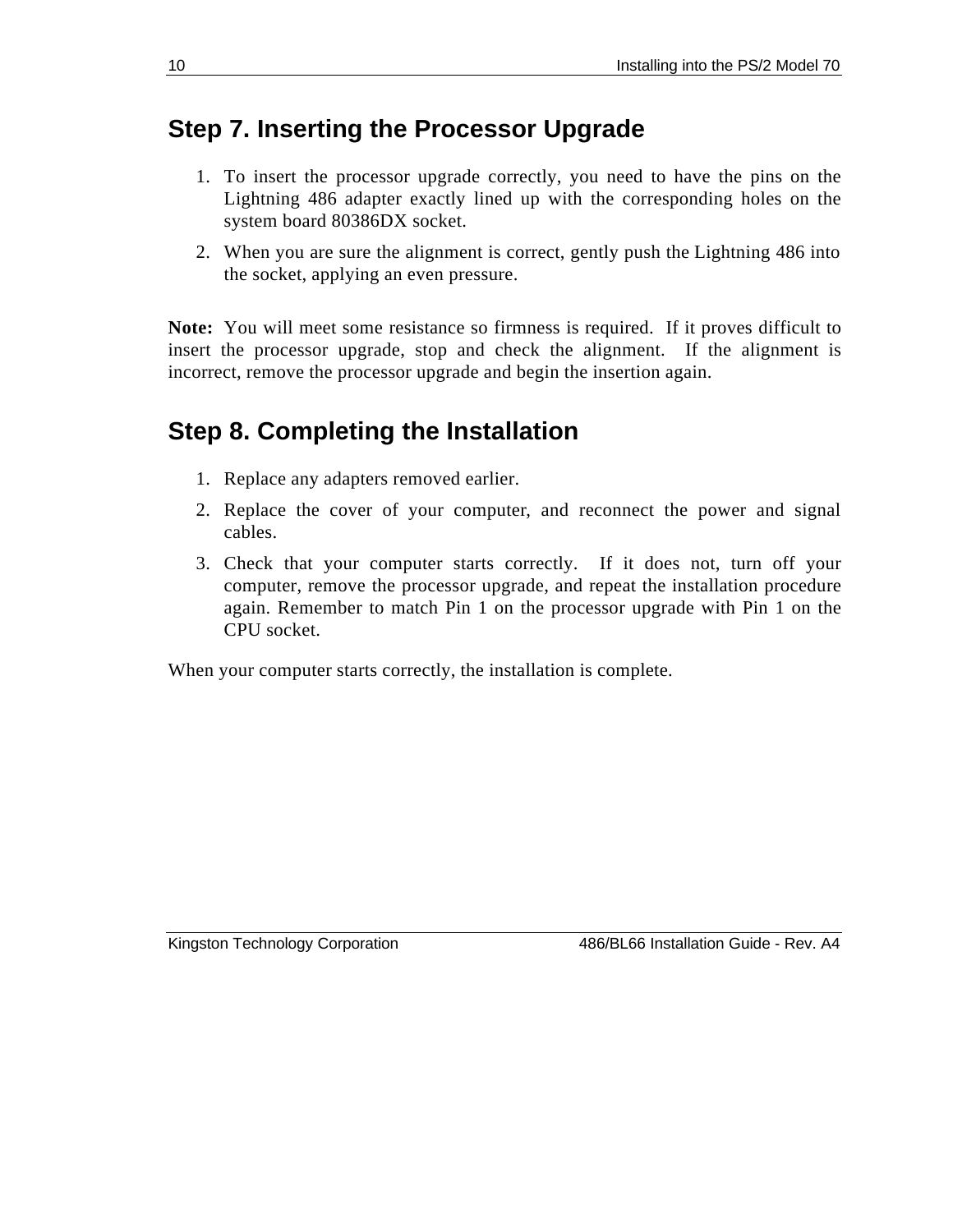# **Installing into the PS/2 Model 80**

The Lightning 486 processor upgrade is designed for use in IBM PS/2 Model 70 and Model 80 machines. Installation procedures differ according to your computer type, and for this reason these instructions are divided into specific installation sections for each computer. If you are installing the Processor Upgrade in a Model 70, go to "Installing into the PS/2 Model 70" on page 3.

#### *This section contains specific instructions for the PS/2 Model 80.*

As you will need to open your computer, and will have to remove adapters and other components to install the Lightning 486, have your IBM Model 80 *Quick Reference* documentation available as you work.

# **Step 1. Identifying your System-Board Type**

The Processor Upgrade is designed for use in three versions of the Model 80 system board. These system boards are defined in these instructions as Type I, Type II and Type III. It is important that you identify your system board type. The following shows how to identify the different system board types.

- The Type I system board is installed in most 16 MHz and some 20 MHz machines.
- The Type II system board is installed in most 20 MHz machines and some 16 MHz machines.
- The Type III system board is installed in all 25 MHz PS/2 Model 80 machines ("A" series).

The Lightning 486 adapter is installed with a different orientation in each of these system boards. Be sure that you refer to the following illustrations and observe the instructions for your particular system board type.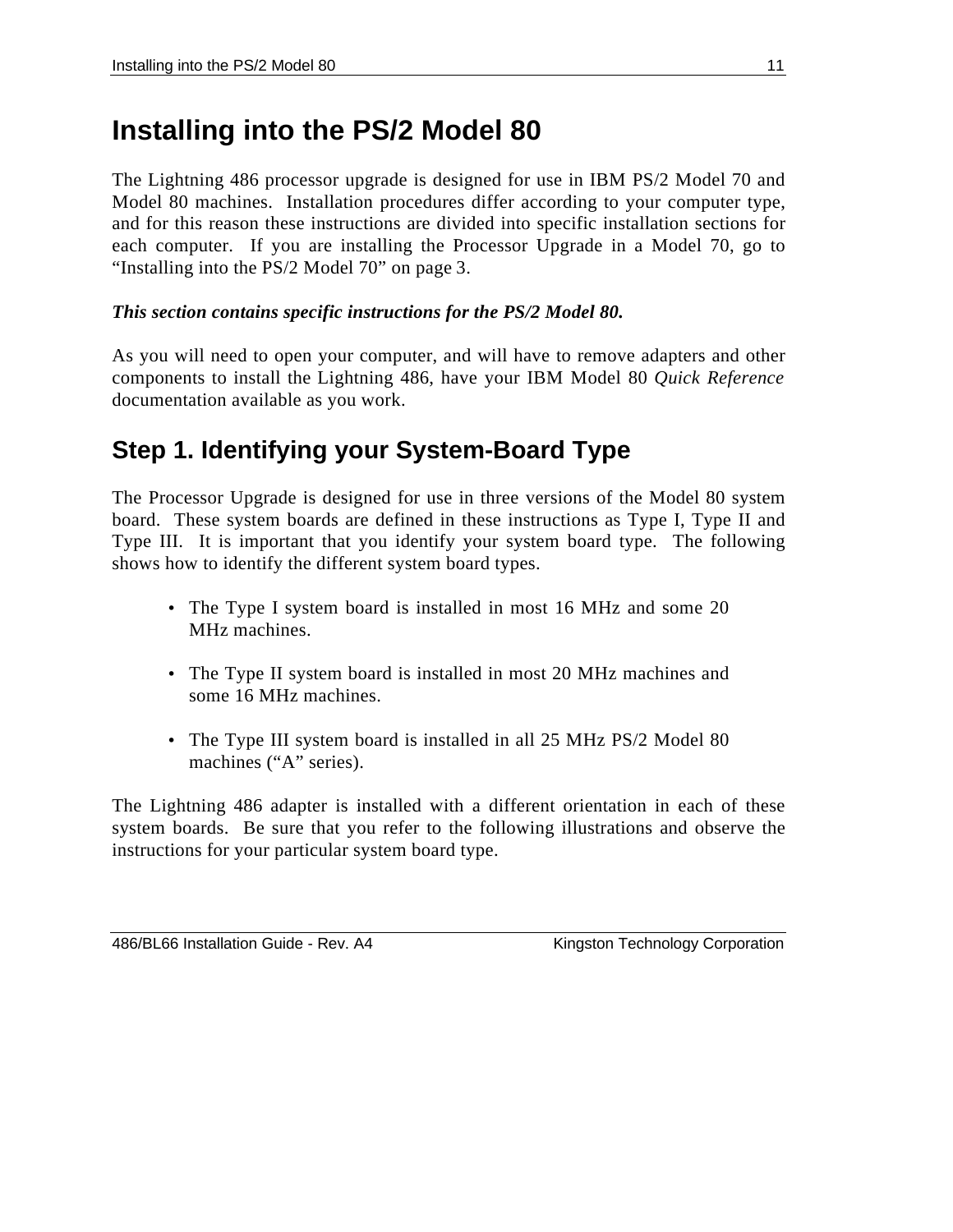As you will be removing the drive-support structure from your computer, you will be disconnecting the battery from the system board. This will deprive the CMOS memory of backup power, and when restarting your computer you will need to use the Reference Diskette to restore the system configuration into CMOS.

**Note:** *Running Automatic Configuration from your Reference Diskette will reset the system and all its adapters to predefined defaults.*

If there are adapters in your system that require manually configured parameters to operate correctly, view and record these parameters using the View Configuration utility from your Reference Diskette. After this installation, you may manually set parameters for these adapters by running the Change Configuration utility from your Reference Diskette.

The following shows the Model 80 Type I system board:



**Fig. 3-1 Model 80 Type I system board**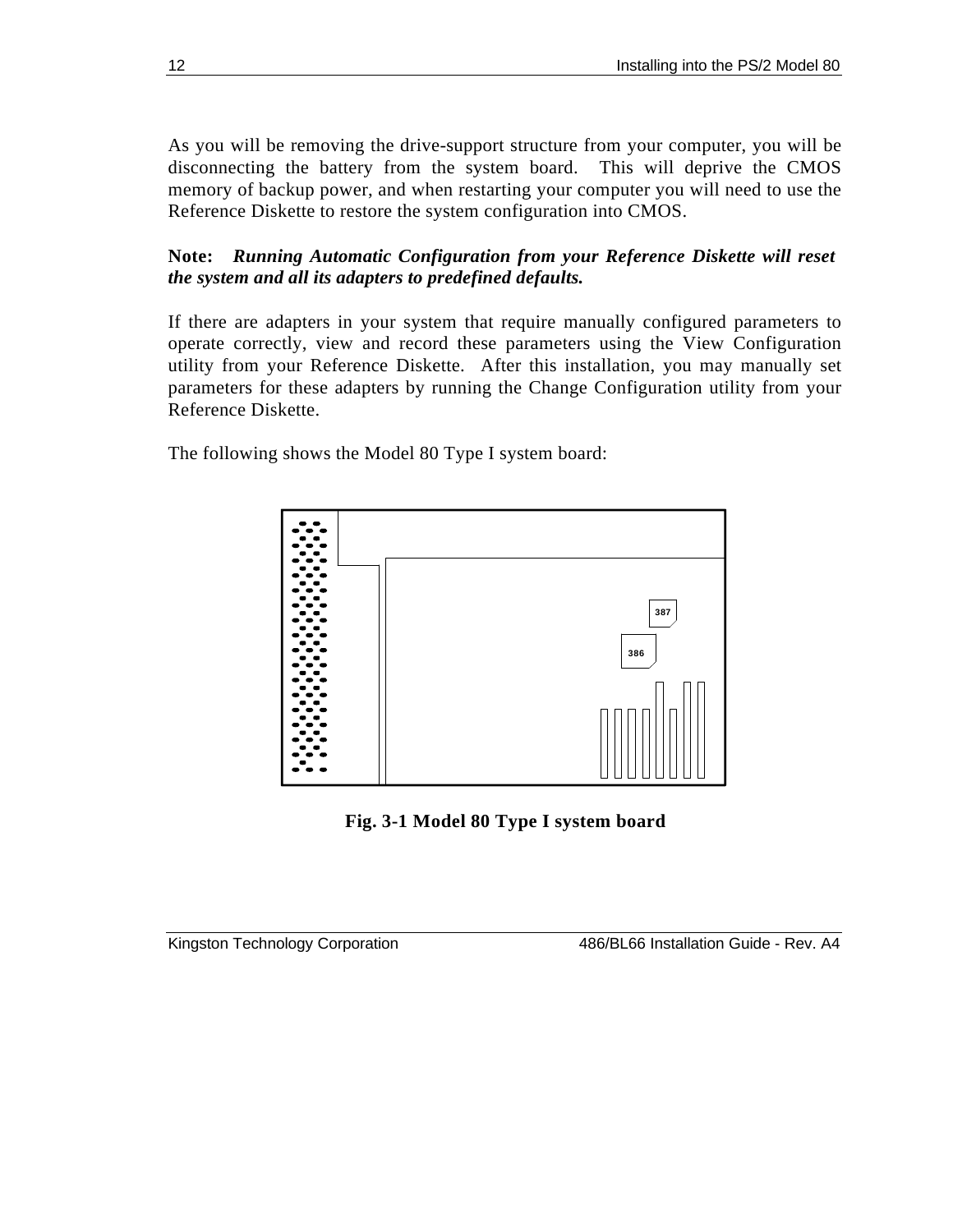The following shows the Model 80 Type II system board :



**Fig. 3-2 Model 80 Type II system board**

The following shows the Model 80 Type III system board :



**Fig. 3-3 Model 80 Type III system board**

**NOTE:** Do not proceed if the position or orientation of the components on your system board differs from the illustrations. Contact your supplier or Kingston for assistance.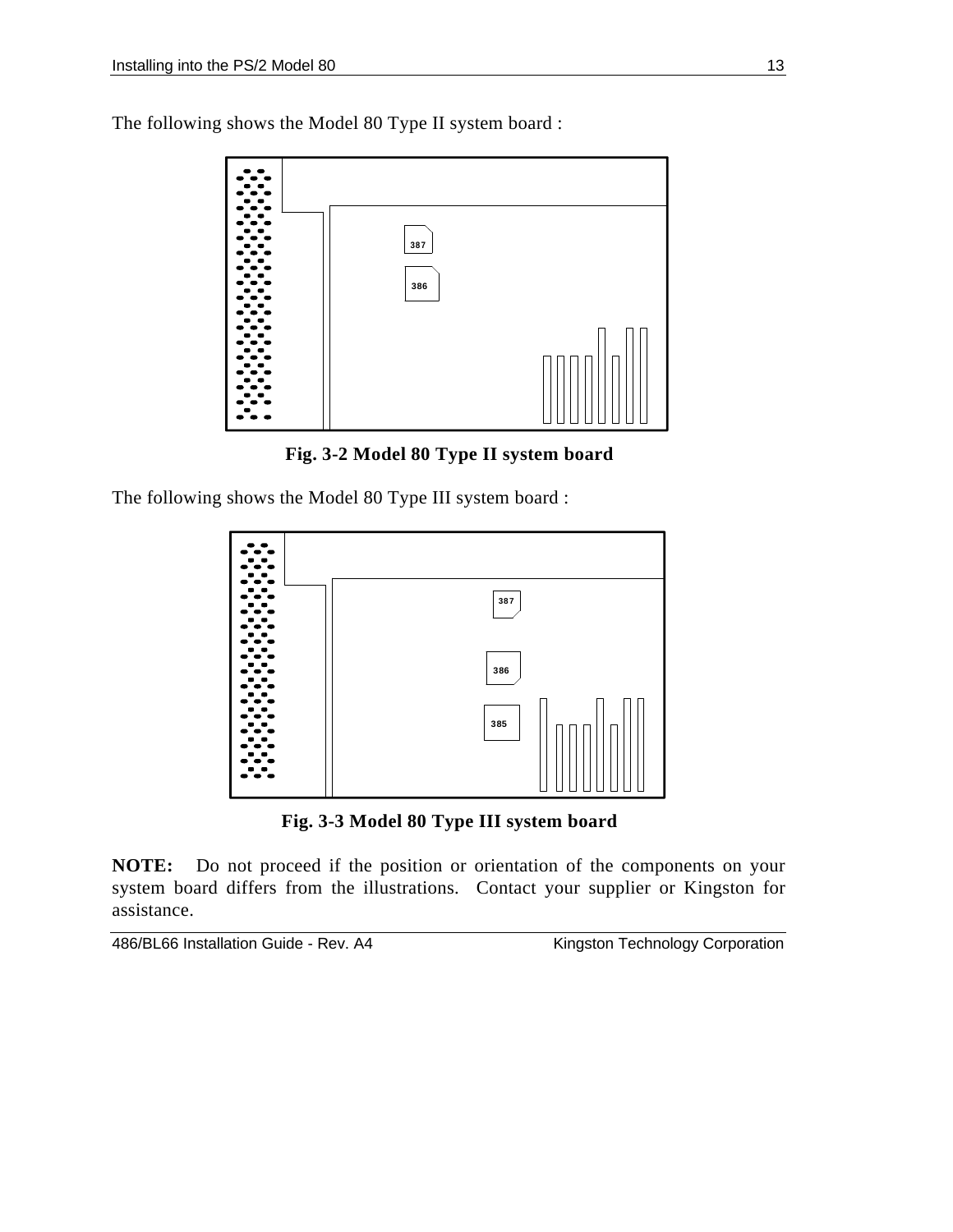## **Step 2. Removing the Adapters and Cables**

- 1. Turn off the computer and disconnect all power cords and cables.
- 2. Remove the cover from your computer.
- 3. Take note of the positions of any adapters that have been installed in the expansion slots of the computer, and then remove them.
- 4. For Type II and Type III machines, remove the hard disk drive, and the drivesupport structure from your computer. (Detailed instructions on this procedure can be found in the Model 80 *Quick Reference*.)

# **Step 3. Removing the 80386 Processor**

Before beginning the installation procedure, compare your Lightning 486 with the illustrations on page 2. If your Processor Upgrade differs significantly from these illustrations, contact your supplier or Kingston before proceeding further.

- 1. Look carefully at your computer's system board to locate the 80386DX processor. *Before* you attempt to remove it, take note of its orientation and the position of the notched or beveled corner on the chip denoting Pin 1. The position of this corner determines how the Lightning 486 will be installed. Refer to the illustrations on pages 12 and 13 to check the location of the 80386DX processor chip on your particular PS/2 Model 80 system board.
- 2. Having noted its position, remove the 80386DX from its socket using the Chip Extractor Tool provided. Gently insert the edge of the tool under one side of the 80386DX, levering it up slightly. Repeat this action for each side of the 80386DX, working around the sides several times until the pins on the underside of the 80386DX are sufficiently exposed so it may be carefully lifted out with your fingers.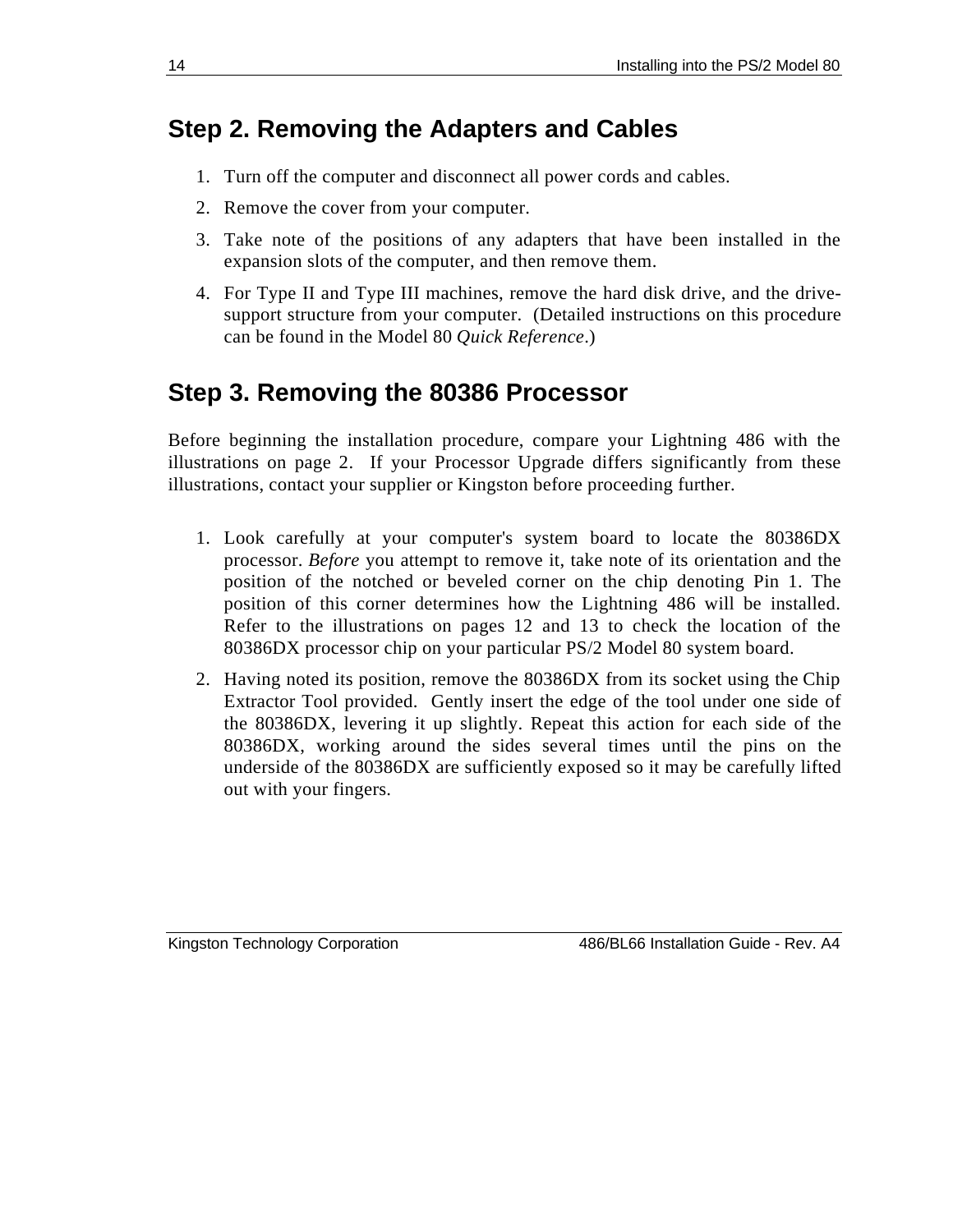# **Step 4. Installing the 132-Pin PGA Socket Extender**

The 132-Pin PGA Socket Extender supplied in the Processor Upgrade package is only required on Model 80 Type II system boards, in order to raise the Lightning 486 board above components on the system board.

• **Do not** use the extender if you are installing the Processor Upgrade on a Model 80 Type I or Type III system board.

If you have a Type II series system board, install the 132-Pin PGA Socket Extender as follows:

- 1. Locate the beveled edge or rounded corner on the 132-Pin PGA Socket Extender. Match this beveled edge to that on the 80386DX socket on your system board.
- 2. Now position the pins on the 132-Pin PGA Socket Extender over the holes on the system board 80386DX socket.
- 3. Once you are sure the alignment is correct, gently press the 132-Pin PGA Socket Extender down until it is firmly inserted in the system board 80386DX socket.

# **Step 5. Setting the Switches**

The processor upgrade switches are set to the factory default settings for all motherboards. Retain these settings unless you have Extended Memory mapped I/O device controllers installed in your system or a Type III motherboard and have additional Bus Master adapters installed. In these cases the switch settings may need adjustment depending on the particular configuration of your system. For information on each switch's function, refer to "Appendix A Switch Settings" in the back of this manual.

The default Switch Settings are set as follows. Refer to page 2 for Switch Block locations.

|  | <b>SW1</b> (4-position SW Block) | <b>SW2</b> (6-position Switch Block) |
|--|----------------------------------|--------------------------------------|
|--|----------------------------------|--------------------------------------|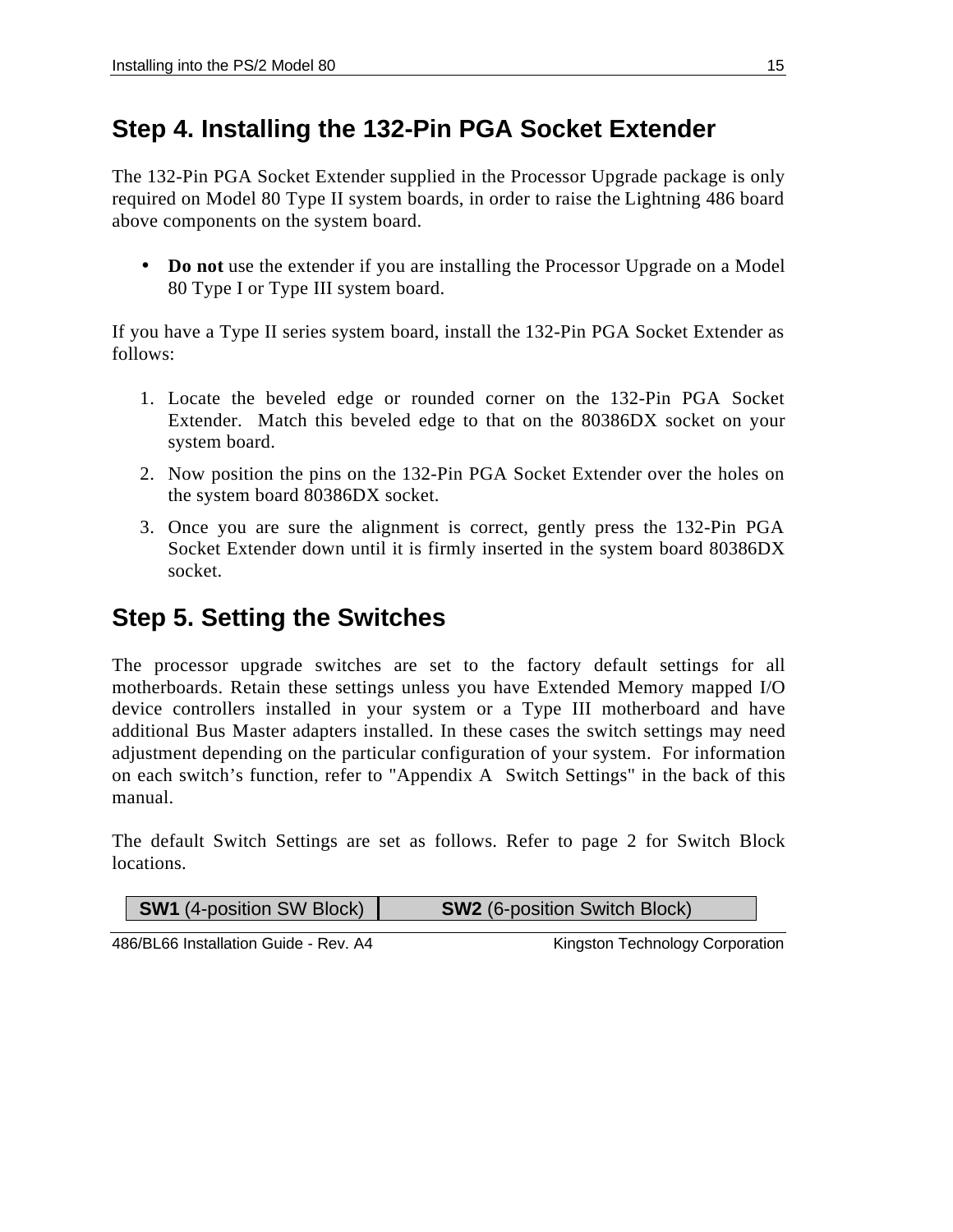| SW1   SW2   SW3   SW4   SW1   SW2   SW3   SW4   SW5   SW6 |  |  |  |  |  |
|-----------------------------------------------------------|--|--|--|--|--|
|                                                           |  |  |  |  |  |

Kingston Technology Corporation

| 486/BL66 Installation Guide - Rev. A4 |  |
|---------------------------------------|--|
|                                       |  |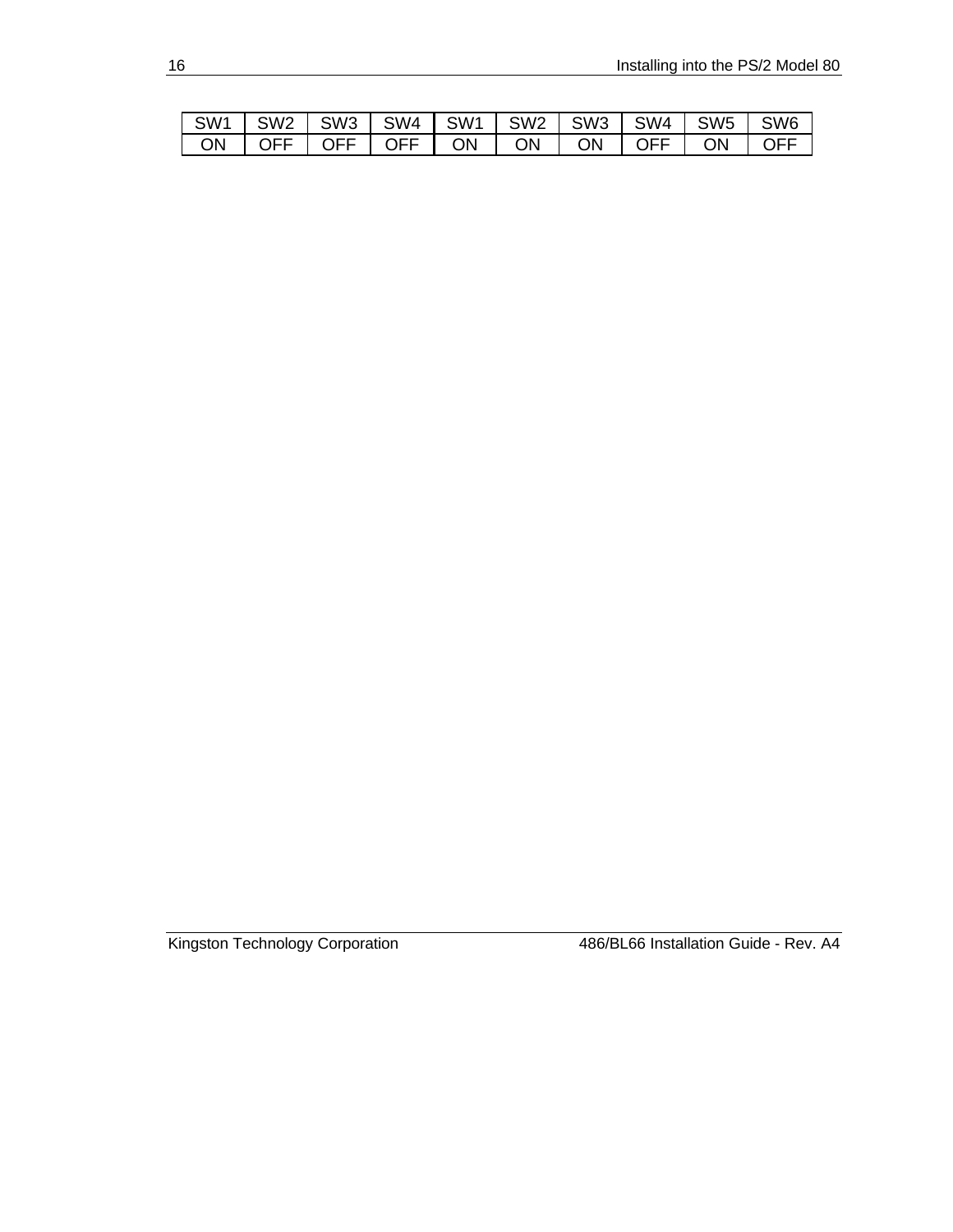# **Step 6. Orienting the Processor Upgrade**

When installing the Lightning 486, the orientation (Pin 1) of the PGA plug on the Processor Upgrade must match the original orientation (Pin 1) of the 80386DX processor chip. Pin 1 is denoted by a beveled or cut edge.

- 1. Look at the Lightning 486 carefully. There is a PGA plug on the underside of the Processor Upgrade. This has a stenciled outline with a beveled corner indicated by a stenciled white arrow. Refer to the illustrations on page 2 in order to locate the PGA plug and Pin 1.
- 2. With the Lightning 486 positioned so that the beveled corner on the PGA plug matches the position of the beveled corner on the original 80386DX chip, you are ready to insert the Processor Upgrade in the empty 80386DX socket. Refer to the illustrations on pages 17 and 19 to check the positioning of the Lightning 486.

**Warning:** If the Lightning 486 is not installed correctly, it may result in damage to the computer, the Processor Upgrade, or both. Please take particular care when inserting the Lightning 486 into the 80386DX processor socket.

The following shows the Model 80 Type I system board with the Lightning 486 installed.



486/BL66 Installation Guide - Rev. A4 Kingston Technology Corporation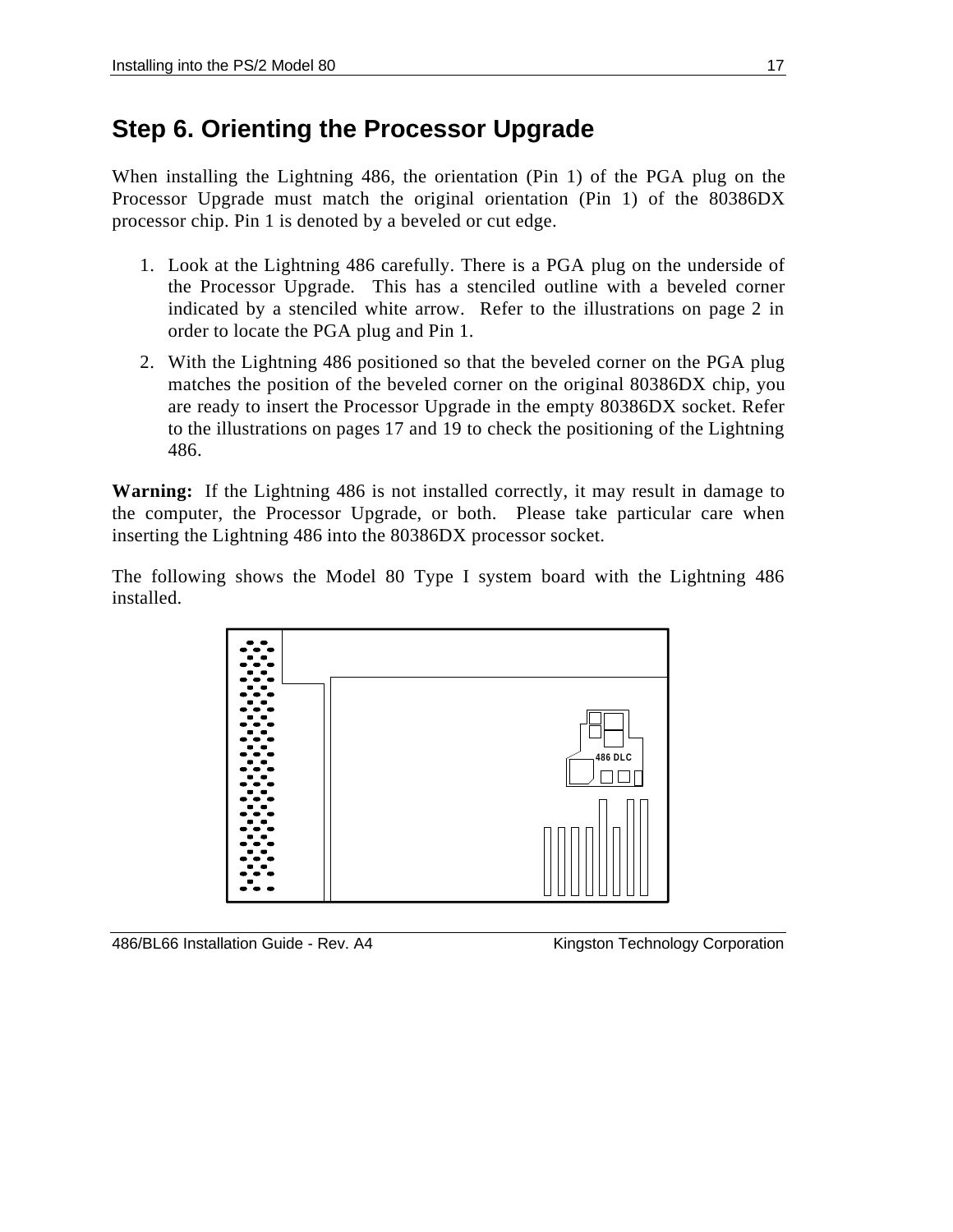### **Fig. 3-4 Model 80 Type I with Upgrade Installed**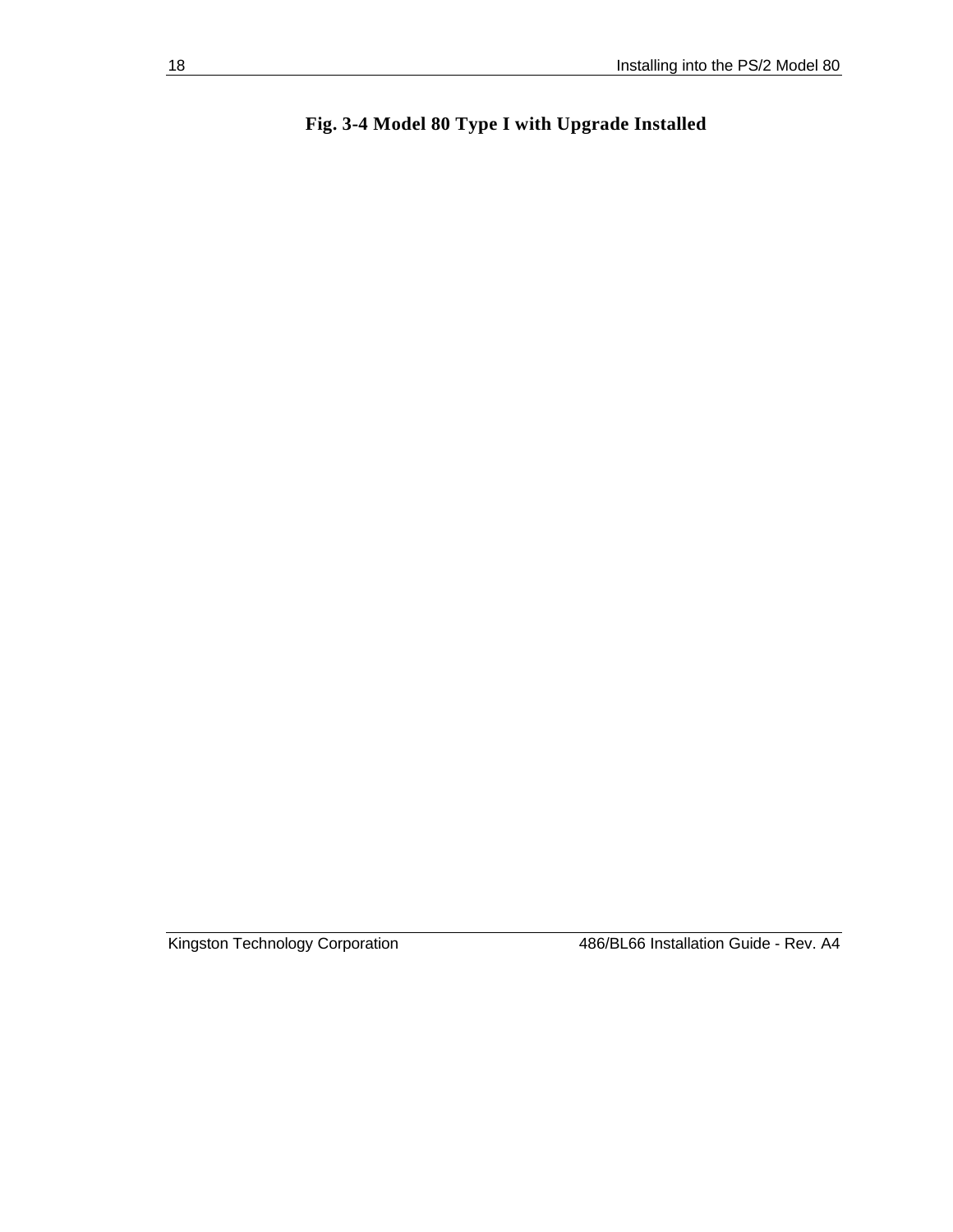The following shows the Model 80 Type II system board with the Lightning 486 installed.



**Fig. 3-5 Model 80 Type II with Upgrade Installed**

The following shows the Model 80 Type III series system board with the Lightning 486 installed.



**Fig. 3-6 Model 80 Type III with Upgrade Installed**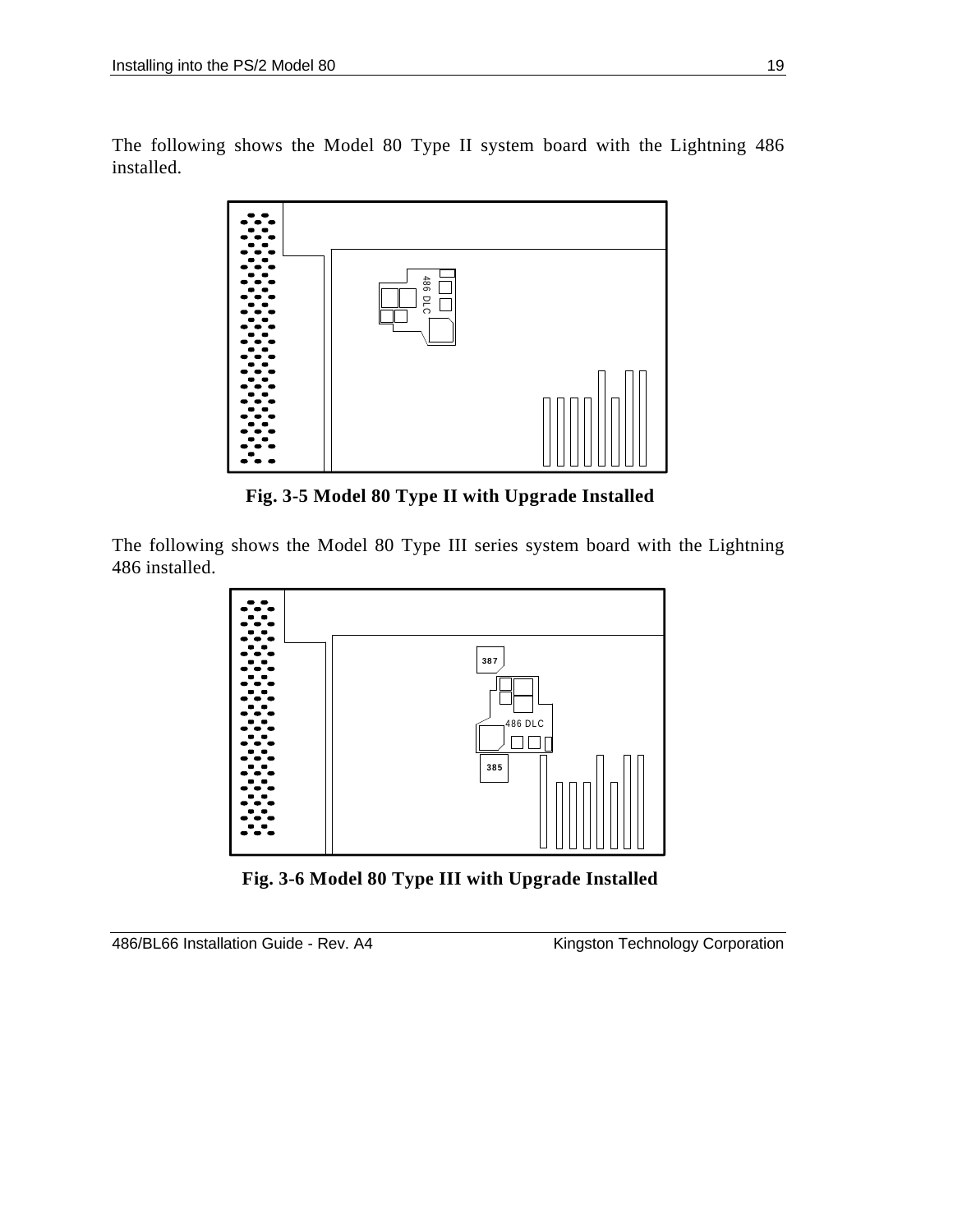### **Step 7. Inserting the Processor Upgrade**

- 1. To insert the Processor Upgrade correctly, you need to have the pins on the Lightning 486 exactly lined up with the corresponding holes on the system board 80386DX socket.
- 2. When you are sure the alignment is correct, gently push the Lightning 486 into the socket, applying an even pressure.

**Note:** You will meet some resistance so firmness is required. If it proves difficult to insert the Processor Upgrade, stop and check the alignment. If the alignment is incorrect, remove the Lightning 486 and begin the insertion again.

## **Step 8. Completing the Installation**

- 1. Replace the hard disk drive, the drive-support structure and any adapters removed earlier.
- 2. Replace the cover of your computer, and reconnect the power and signal cables.
- 3. Check that your computer starts correctly. If it does not, turn off your computer, remove the Lightning 486, and repeat the installation procedure again. Remember to match Pin 1 on the processor upgrade with Pin 1 on the CPU socket. When your computer starts correctly, the installation is complete.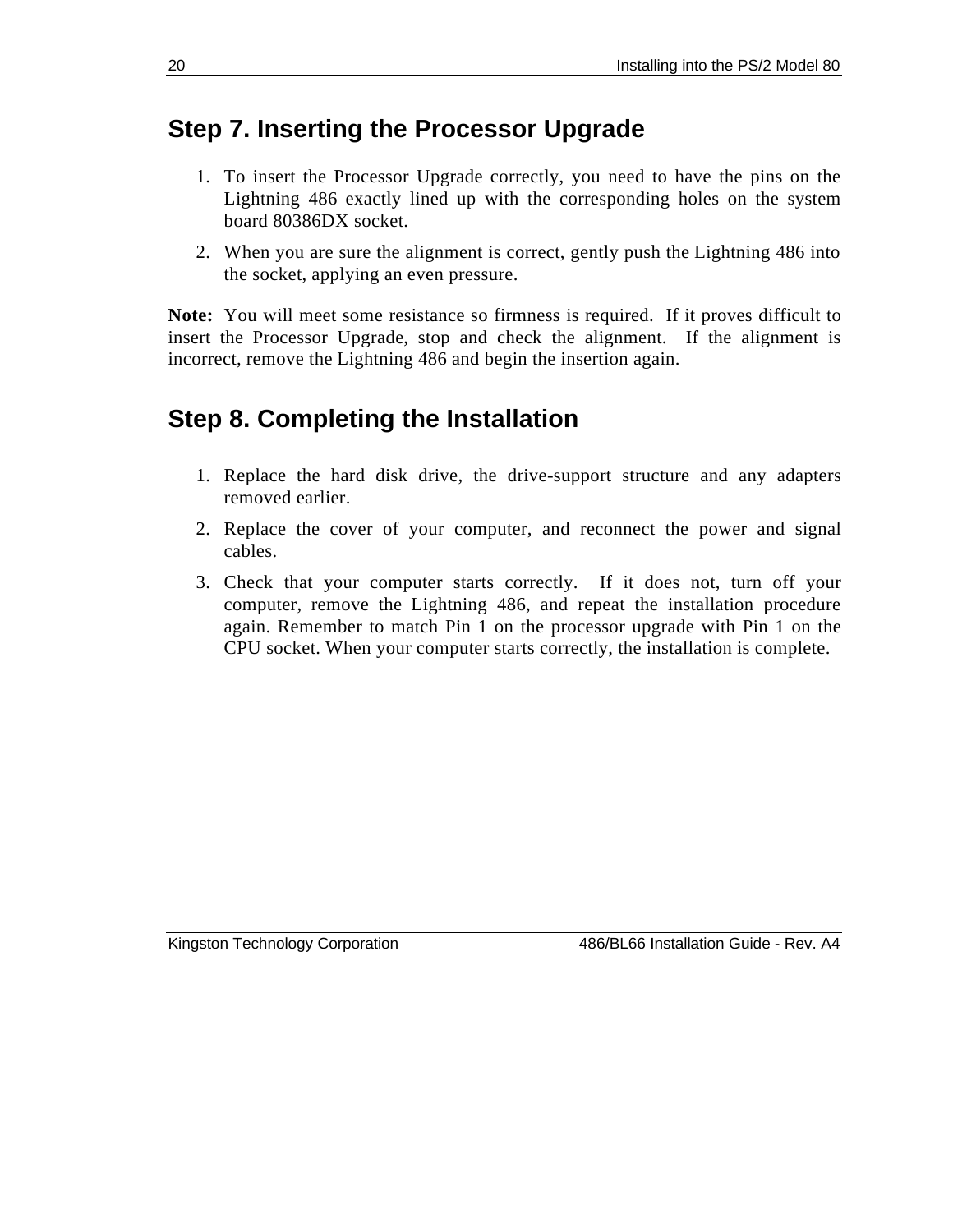# **Appendices**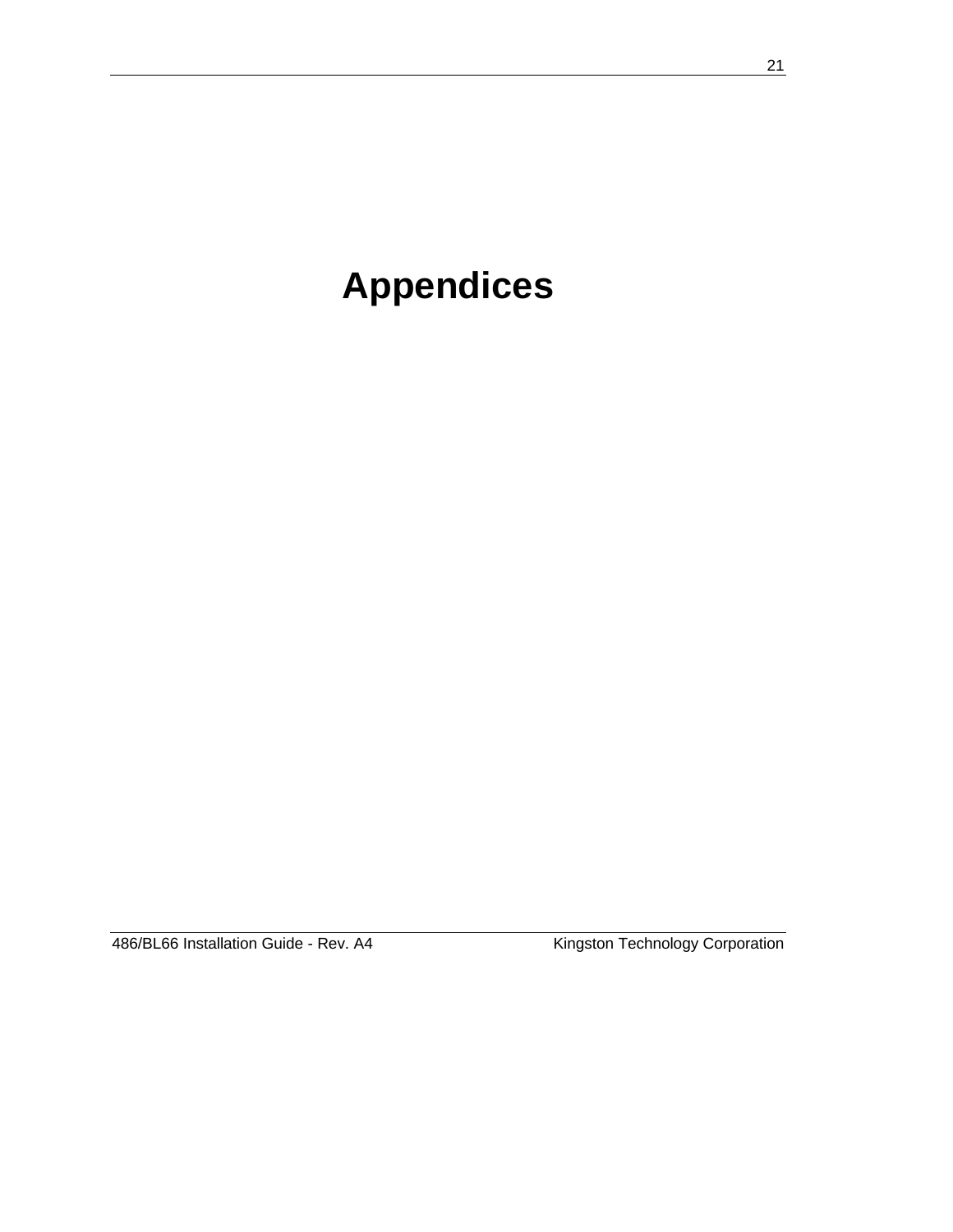# **Appendix A Technical Information**

Listed below are details on the processor's switch settings and memory cache functions.

# **Switch Settings**

| <b>Switch</b><br><b>Number</b> | <b>Switch</b><br><b>Position</b> | <b>Switch</b><br><b>Function</b>               |
|--------------------------------|----------------------------------|------------------------------------------------|
| <b>SW1.1</b>                   | ON                               | Default - cache ON at startup                  |
| (see note $1$ )                | <b>OFF</b>                       | Cache OFF at startup                           |
| <b>SW1.2</b>                   | <b>OFF</b>                       | Default - Do not flush cache on Interrupt 9    |
| (see note 4)                   | ON                               | Flush cache cache on Interrupt 9               |
| <b>SW1.3</b>                   | <b>OFF</b>                       | Default - Do not flush cache on Interrupt 10   |
| (see note 4)                   | ON                               | Flush cache cache on Interrupt 10 (Hex A)      |
| <b>SW1.4</b>                   | <b>OFF</b>                       | Default - Do not flush cache on Interrupt 11   |
| (see note 4)                   | ON                               | Flush cache on Interrupt 11 (Hex B)            |
| <b>SW2.1</b>                   | <b>ON</b>                        | Default - Flush cache on Interrupt 14          |
| (see note 4)                   | <b>OFF</b>                       | Do not flush cache on Interrupt 14 (Hex E)     |
| <b>SW2.2</b>                   | ON                               | Default - Enable fast RAM count                |
| (see note $3$ )                | <b>OFF</b>                       | Disable fast RAM count                         |
| <b>SW2.3</b>                   | <b>ON</b>                        | Default - Cache all extended memory            |
| (see note 2)                   | <b>OFF</b>                       | Disable caching from 14 to 16 MB               |
| <b>SW2.4</b>                   | <b>OFF</b>                       | Default - Enable write pipeline                |
| (see note $5$ )                | ON                               | Disable write pipeline                         |
| <b>SW2.5</b>                   | ON                               | Default -Do not flush cache on writes to the   |
| (see note 6)                   |                                  | C000-DFFF region.                              |
|                                | <b>OFF</b>                       | Flush cache on writes to the C000-DFFF region. |
| <b>SW2.6</b>                   | OFF                              | Default - Do not flush cache on Interrupt 15   |
| (see note 4)                   | <b>ON</b>                        | Flush cache on Interrupt 15 (Hex F)            |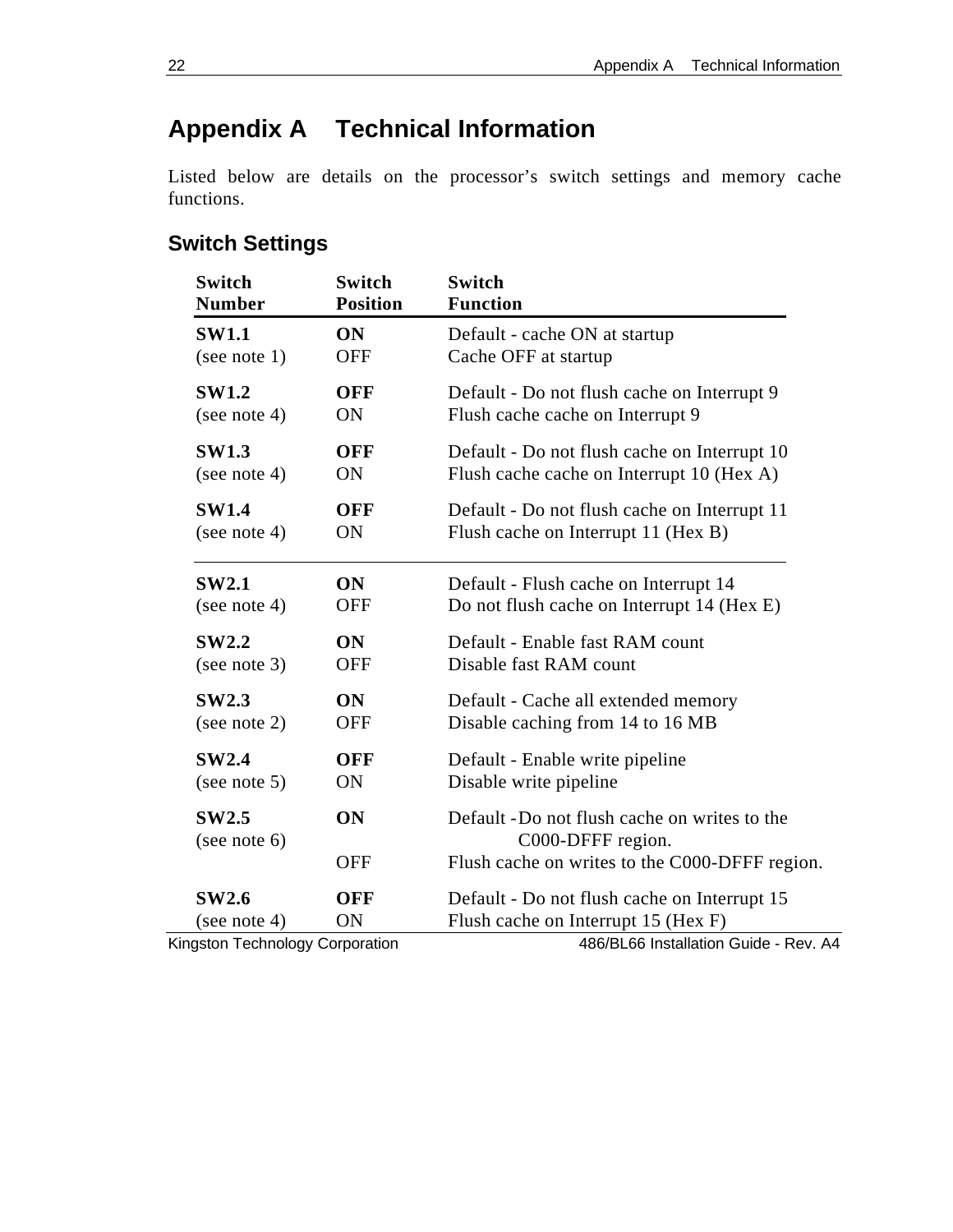#### **Notes:**

- 1. This switch setting is only read at power on, not on a warm boot (Ctl+Alt+Del). See "Memory Caching" in this chapter for cache control options.
- 2. The default (ON) allows for memory mapped devices above 32 MB of extended memory and allows for normal RAM in the 14 to 16 MB region. Set to OFF if a memory mapped device (i.e. XGA video adapter) is located in the 14 to 16 MB region.
- 3. This switch setting caches the ROMs on the adapter cards of the system for a faster RAM count and is only active before the system boots. If the system stops after the memory count completes, try turning this switch OFF. The RAM count will now be at a slow speed, however system performance after boot will not be adversely affected.
- 4. The Interrupt Cache Flush Enable switches (SW1.2-4, SW2.1,6) cause the cache to be flushed whenever the chosen interrupt occurs. These switches can be set to OFF for all Type I and Type II systems for optimal performance. For operation of Type III systems with Bus Master Adapters , Interrupt Cache Flushing should be set to ON for those Interrupts (IRQs) used by the Bus Master Adapters present in the system.
- 5. This switch enables a write pipeline to absorb CPU writes into a buffer to reduce CPU wait states. If you are connected to a network and experience problems, turn Bank 2 Switch 4 to ON.
- 6. **For XGA and XGA-2 adapters,** set Bank 2 Switch 5 to OFF. In order to maintain video integrity, the L1 cache needs to be flushed when the Processor Upgrade detects writes to the C000-DFFF region. By default, the Processor Upgrade does not perform this cache flushing. To enable cache flushing, set Switch 5 to OFF.

The default settings work with the standard hard drive controllers. If problems are encountered, enable all interrupts. If the problems then disappear but performance is degraded, selectively disable those interrupts not requiring cache flushing for proper operation. As a rule, for optimum performance only flush cache on IRQs used by bus master adapters and controllers which use Direct Memory Access (DMA).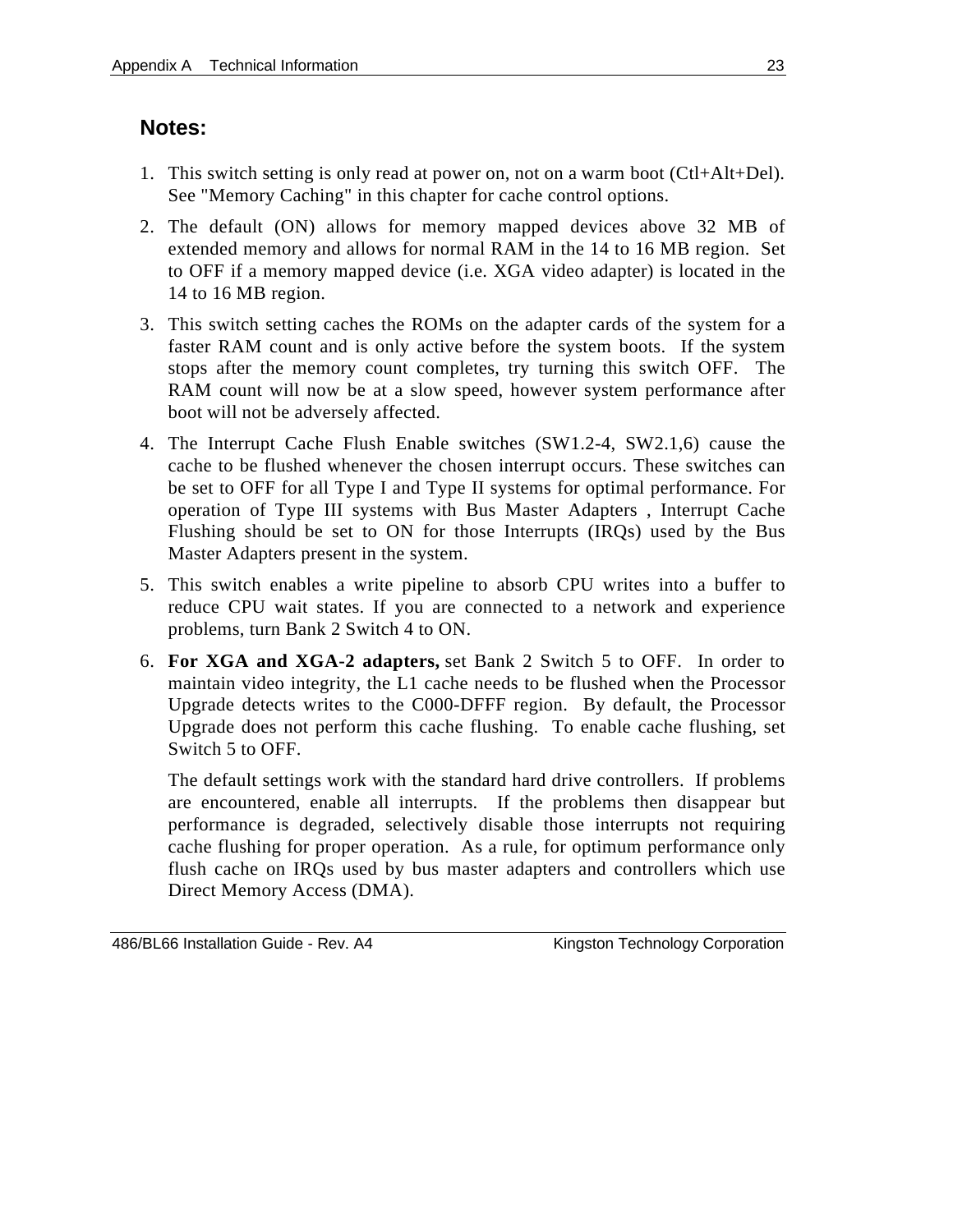### **Memory Caching**

All system memory (up to 32 MB) is automatically cached and the cache may be turned on or off from startup. Caching should always be enabled from startup unless you have a particular software application which will not load with caching enabled. To control your cache speed under OS/2 or DOS (but not a DOS session in OS/2), insert the Utility Diskette in drive A and at the prompt, type:

A:\ (to log to the root directory of drive A:)

then **slow** (to disable the Lightning 486 cache.)

or **fast** (to enable the Lightning 486 cache.)

A warm boot of the machine (Ctrl+Alt+Del) will not change the current status of the cache. The Cache ON control switch (SW1.1) only takes effect at power up.

### **Software Compatibility**

The Lightning 486 processor upgrade, which replaces the 80386DX processor on your system board, allows the Blue Lightning processor to emulate the presence of the original 80386DX processor, so no special software is required to interface to the computer. As soon as the Lightning 486 is installed, full 80486 compatibility is achieved. For this reason, it is not necessary to ship any device drivers with the product.

The Lightning 486 processor upgrade is fully compatible with operating systems and applications that require 80486 processors, such as IBM OS/2 2.1 and DOS 6.0 with Microsoft Windows 3.1.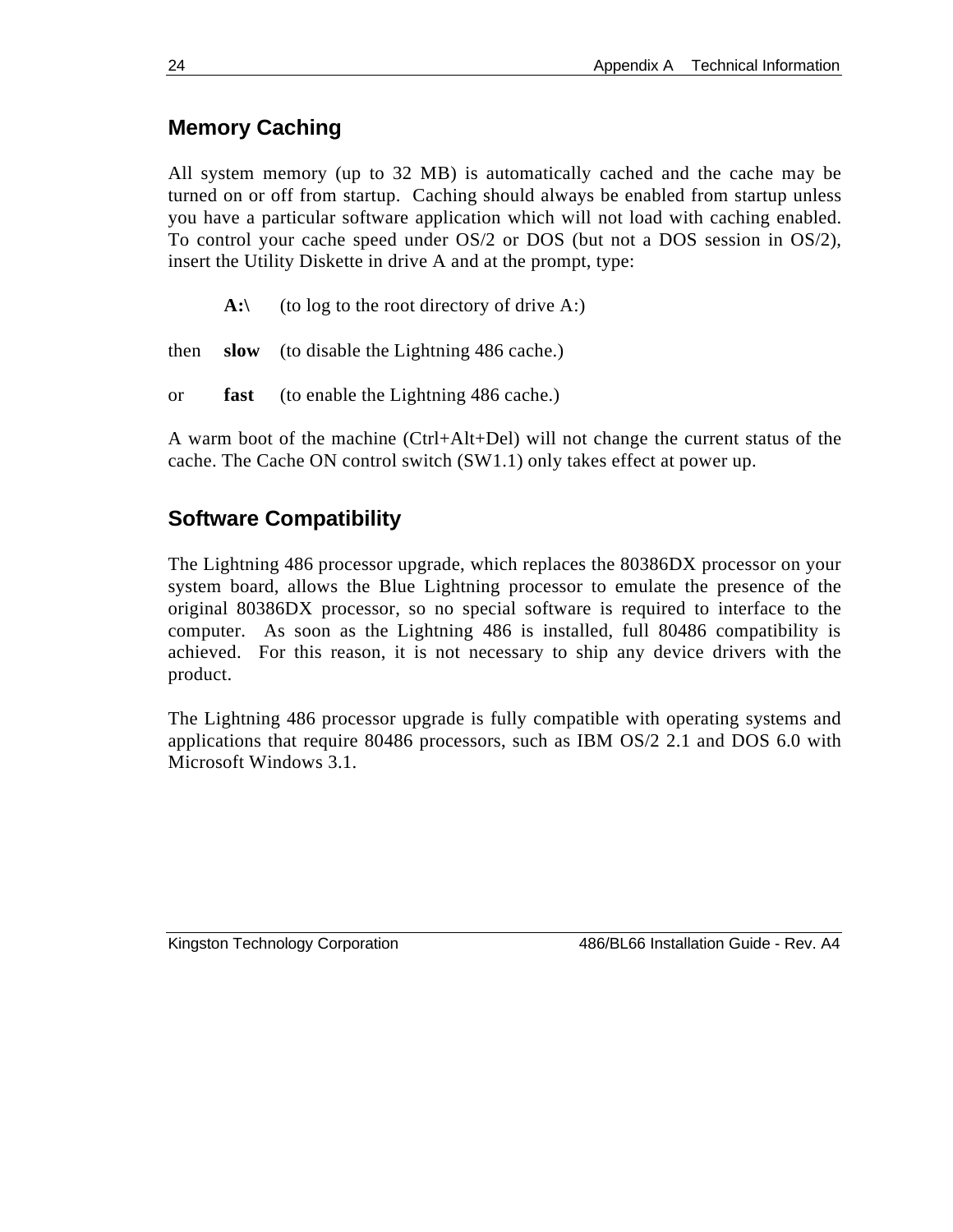# **Appendix B Running Landmark Speed Test**

Included on the Kingston Utility diskette is the Landmark System Speed Test Version 2.0. To verify the clock speed and ensure proper operation of your new Lightning 486, run SPEED200.EXE from a DOS prompt.

**Note:** Due to the multitasking nature of both Windows and OS/2, running Landmark Speed Test in these environments yields inconsistent results. In order to obtain accurate results, you must start SPEED200 directly from DOS. Do not open a DOS window from within OS/2 or Windows.

To run SPEED200.EXE from DOS, follow the steps below:

- Step 1. Insert the Kingston Utility diskette into Drive A.
- Step 2. At the DOS prompt, enter the following commands:
	- C> **a:** [Enter]
	- A> **speed200**[Enter]

Speed Test can also be run with the following switches, as desired:

- **/b** bypass initial menu screen.
- **/nv** do not run video test.
- **/q** run in quiet mode (no sound). Note: Pressing [F10] while the test is running turns sound off.
- **/xx** perform test for *xx* seconds, then exit.

To use one or more switches, type the following command in bold:

A> **speed200 /b /nv /q** [Enter]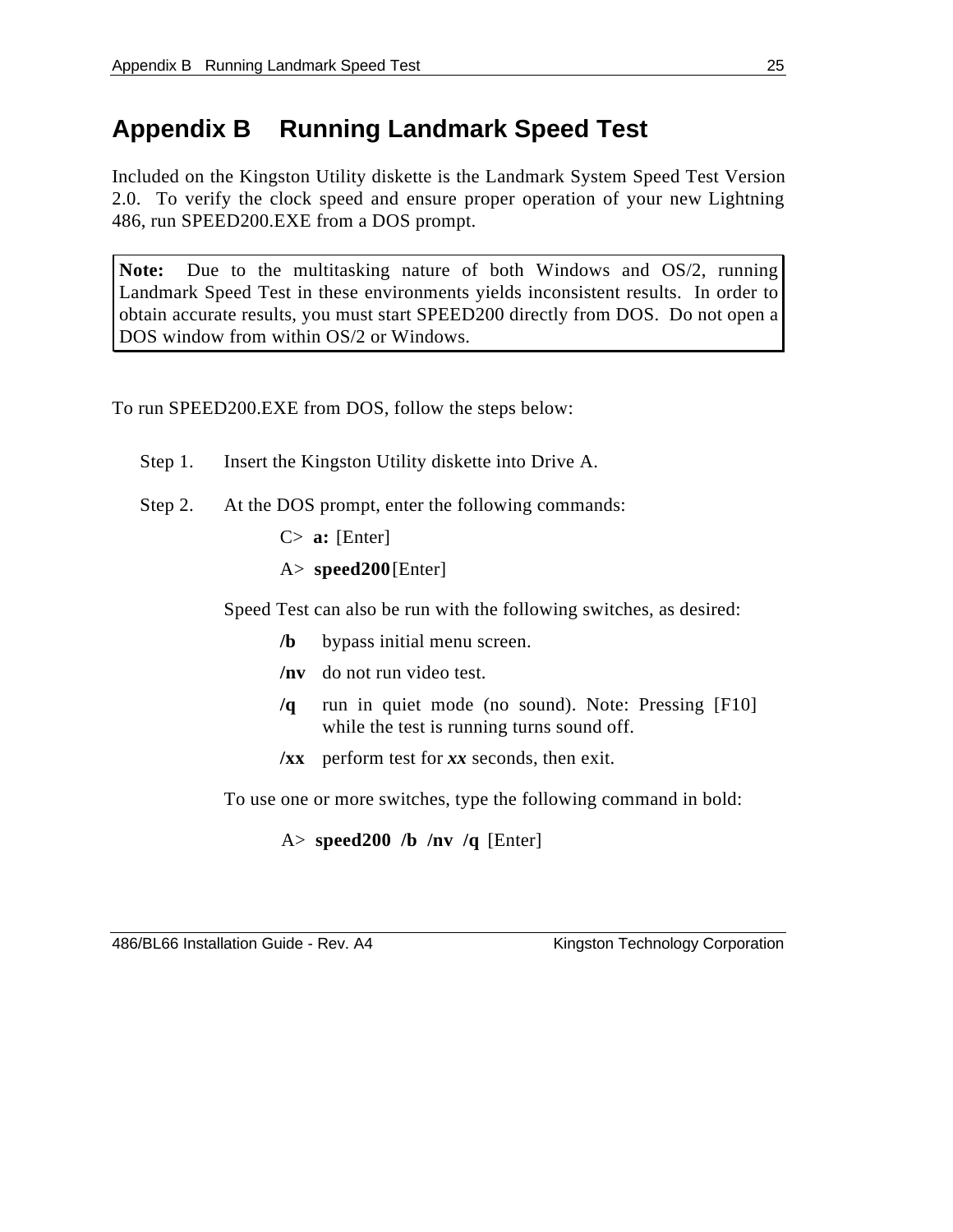### **Benchmark Test Results**

The following test results were found when installing the Lightning 486 processor upgrade into an IBM PS/2 Model 70-161 20Mhz computer with no math coprocessor present. The Diagnostic Programs below indicate the relative speed in Megahertz (Mhz) of the CPU (Central Processing Unit) and the FPU (Floating Point Unit, a.k.a. math coprocessor). Remember, the Lightning 486 does support an 80387DX math-co, if one is installed on the system board, but in some of the Benchmark tests it actually calculated FPU performance (See note below).

| <b>Benchmark Tests</b>    | PS/2 70-161<br>386DX 20Mhz | <b>Lightning 486</b><br><b>Installed</b><br><b>CPU</b> | <b>Lightning 486</b><br><b>Installed</b><br><b>FPU</b> |
|---------------------------|----------------------------|--------------------------------------------------------|--------------------------------------------------------|
| <b>Landmark Speed 2.0</b> | 23.64 Mhz                  | 153.16 Mhz                                             | $13.93*$                                               |
| <b>Norton SI 5.0</b>      | 14.20 Mhz                  | 99.10 Mhz                                              | Built In*                                              |
| <b>Checkit 3.0</b>        | 12.35 Mhz                  | 97.70 Mhz                                              | none                                                   |
| PC Bench 8.0              | 5.08 Mhz                   | 17.20 Mhz                                              | none                                                   |

**\*Note:** The FPU tests the speed of the math coprocessor. The Lightning 486 microprocessor does not have a built-in math coprocessor. Because the Blue Lightning processor uses the 486 instruction set with accelerated internal processing, the Landmark Speed Test and Norton SI Test calculate FPU efficiency even though no math-coprocessor is present. For testing purposes, disregard the FPU rating and, instead, refer to the CPU clock speed to verify the enhanced performance of the Lightning 486. If you have an 80387DX mathco installed, your FPU results will be much higher.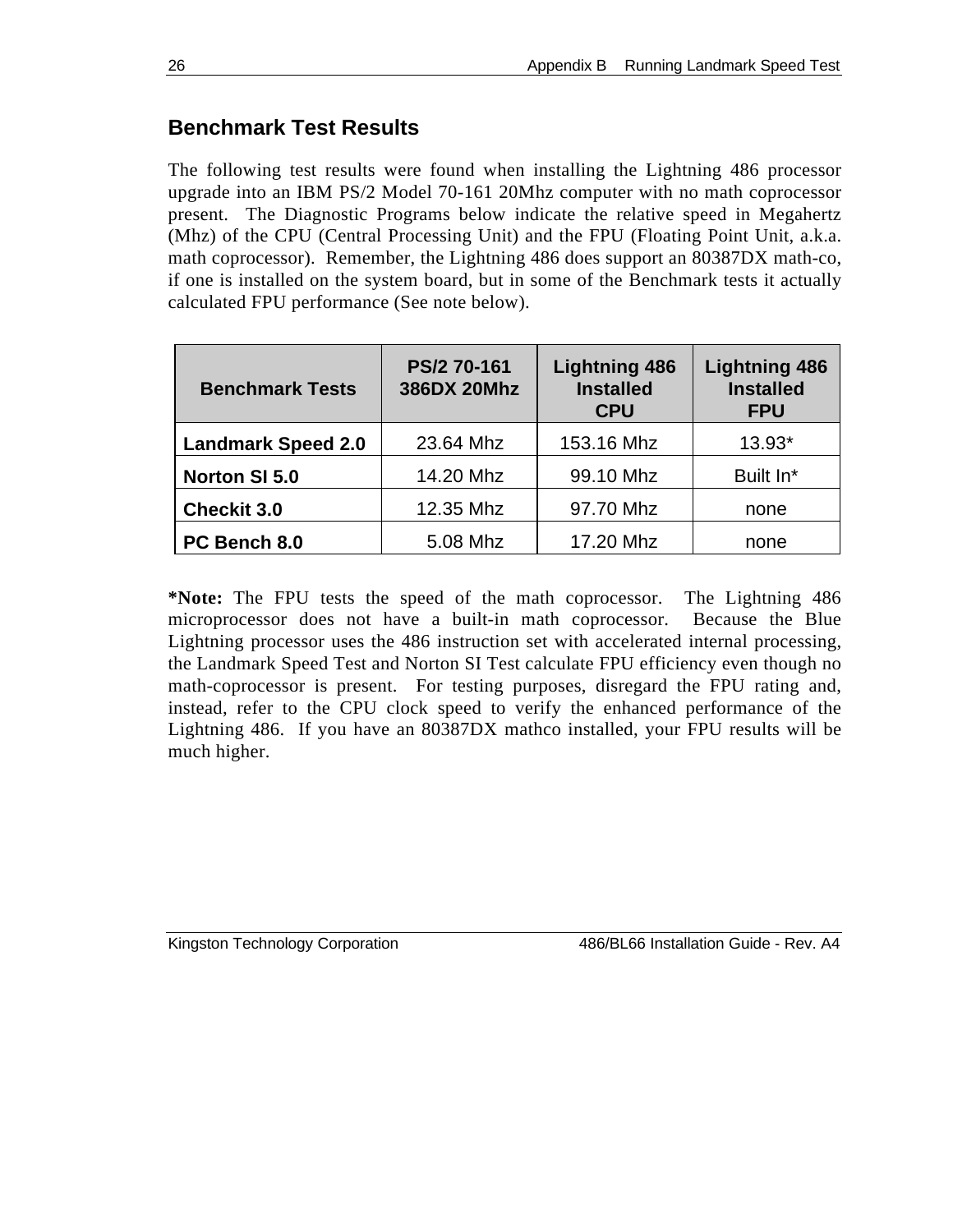# **Appendix C Troubleshooting**

This section describes problems you may encounter after installing the Lightning 486 processor upgrade. If you experience any problems, do the following:

- 1. Read this section carefully, and see if your problem is described. Try the suggested actions.
- 2. Call the place of purchase. However, before you call, write down the following information:
	- Your computer model
	- The switch settings of your Lightning 486 Processor Upgrade.
	- The exact wording of any error messages associated with your problem.
	- The contents of your CONFIG.SYS and AUTOEXEC.BAT files.
	- The version numbers of your applications and operating system.
	- **Note:** It will be necessary to use your computer's Reference Diskette to reconfigure the computer in order to clear most errors described in this section. Automatic Configuration will reset the computer and all its adapters to pre-defined defaults. If there are adapters in your computer that require manually set parameters to function correctly, press N when prompted to "Automatically Configure the system? (Y/N)" and use the Set Configuration utility instead. Then go into Change Configuration. From this menu you can manually configure the system. To save any changes press the [F10] key followed by [Enter]. Exit all the way out to reboot your system.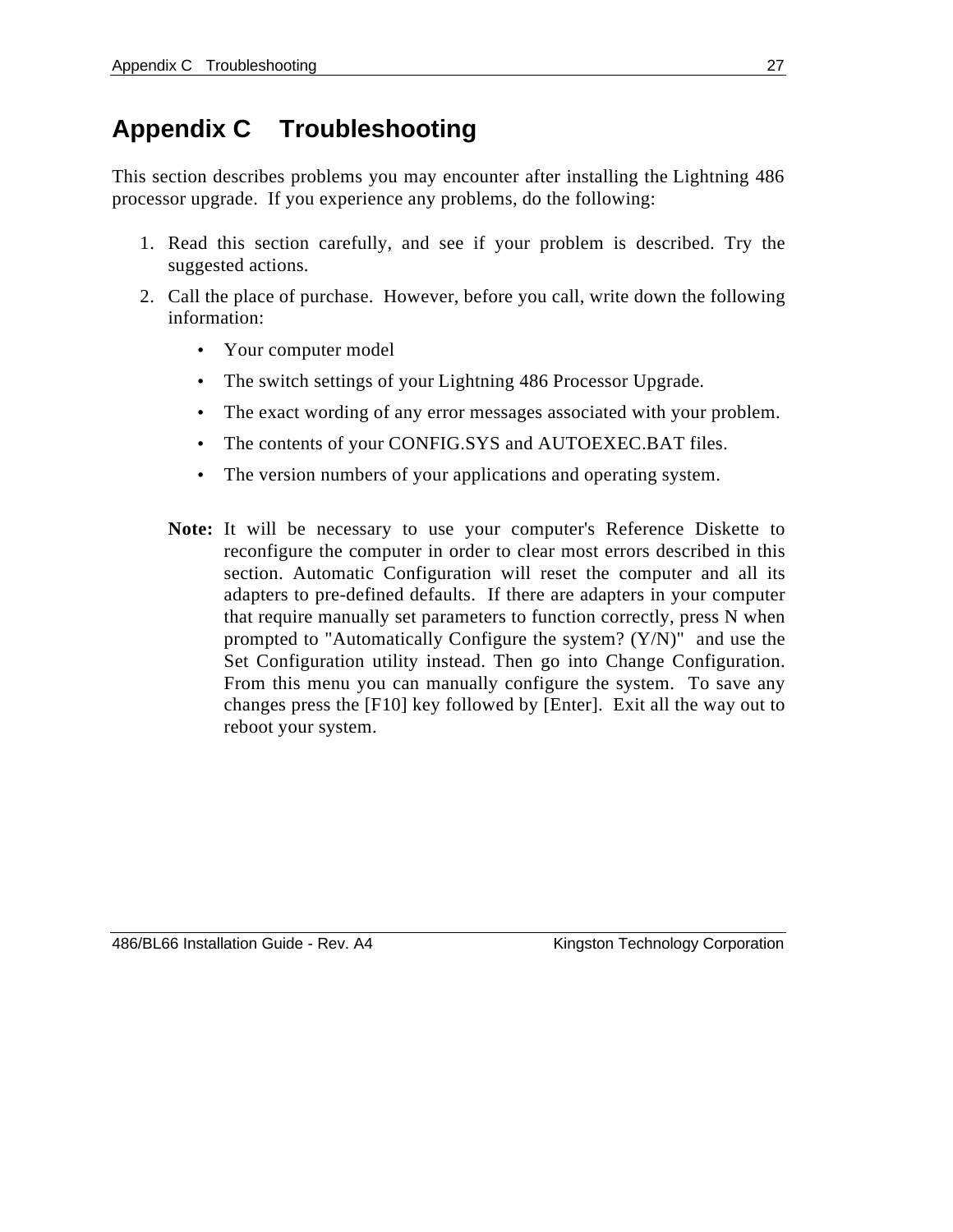### **Adapter or System Fails Diagnostic Tests**

The diagnostic tests should always be run with the Lightning 486 **cache disabled**. Before running the diagnostic tests, boot DOS or OS/2 and disable the cache using the Utility Diskette as detailed in the section titled "Memory Caching" on page 24 of this manual. Without turning off the power to the system, remove the Utility Diskette and place the Diagnostic Reference Diskette for your system in drive A:. You may now soft reboot (Ctrl+Alt+Del) and boot into the reference utility with cache disabled.

In some cases, with the Processor Upgrade installed in your computer, the diagnostic test for some Micro Channel adapters might still indicate that the adapter is failing when the adapter actually operates correctly. If you experience this problem, remove the Processor Upgrade and replace the 80386DX processor. Run the adapter diagnostic tests. If the adapter passes the tests, the adapter is fully functional. If the adapter fails the tests, refer to the information that came with the adapter for the appropriate action to take.

### **Computer Does Not Start**

If there is no display on the screen when you turn the power on:

- 1. Check that the power and signal cords are correctly plugged in and power is on. There should be a light on your system unit and on your monitor indicating that they have power.
- 2. Turn off your computer and disconnect the power cable. Remove the cover from the system unit and check the seating and orientation of the Processor Upgrade. The best method for checking the seating of the Lightning 486 is to remove the processor upgrade and carefully reinstall it. Check that all other adapters are firmly seated in their sockets. Replace the cover and try the power again.
- 3. Check the switch settings on your Lightning 486 against those recommended in the appropriate installation chapter of this manual.
- 4. Remove the Lightning 486 from your computer and replace it with the original 80386 processor. Try the power again. If the computer now starts, the Processor Upgrade may be incompatible with your computer. Contact your supplier.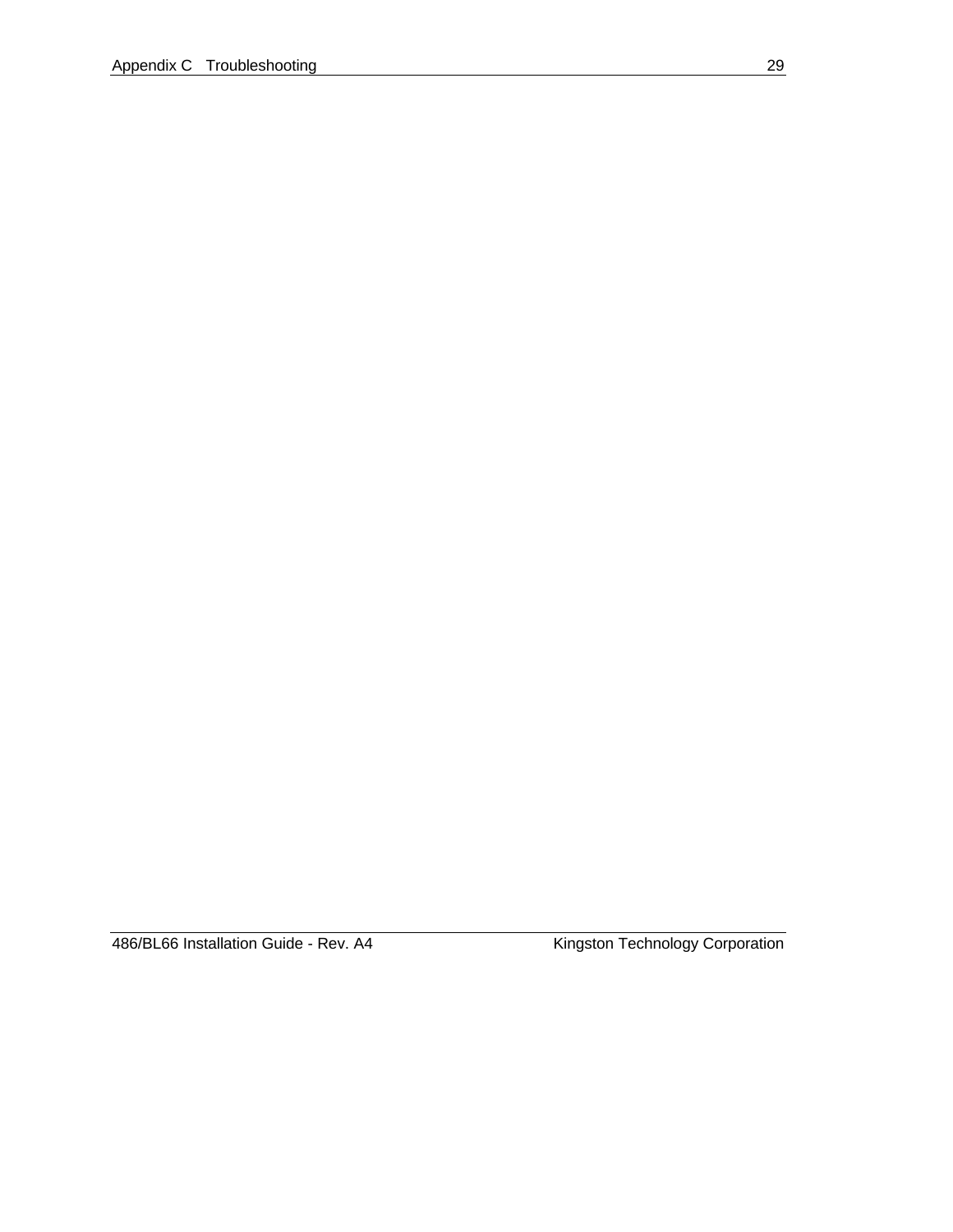### **Cannot Access Diskette or Hard Disk Drive**

You may have dislodged the connection between the diskette or the hard disk drive and its controller card when you installed the Processor Upgrade. Check this connection now.

### **Adapter or Computer Cannot Be Configured**

If you are unable to configure the system, or any of the adapters in the system, after installing the Lightning 486, try disabling the cache on the Processor Upgrade. Power off the computer and set switch SW1.1 on the Processor Upgrade to the OFF position, then restart and attempt the configuration again. If this is successful, power off the computer and return switch SW1.1 on the Processor Upgrade to the ON position.

### **165 Error on Startup**

This error means an adapter in the system has been moved from one expansion slot and placed in a different slot. The error can be eliminated either by moving the adapter to its original slot or by using the Reference Diskette to reconfigure the adapter in its current slot.

### **Cannot Load Application Program**

Your application program may be speed sensitive. Refer to the application program manual for information on speed (memory caching) requirements. Refer to "Memory Caching" in the "Technical Information" chapter of this manual for information on enabling or disabling memory caching.

### **Computer Hangs While Installing OS/2 From Diskettes**

It is recommended that you run the OS/2 install program while the Processor Upgrade cache is disabled. Before running the OS/2 install program, boot DOS or OS/2 and disable the cache using the Utility Diskette as detailed in the section titled "Memory Caching" on page 24 of this manual. Without turning off the power to the system, remove the Utility Diskette and place OS/2 Installation Diskette for your system in drive A:. You may now soft reboot (Ctrl+Alt+Del) and boot into the OS/2 install program with cache disabled.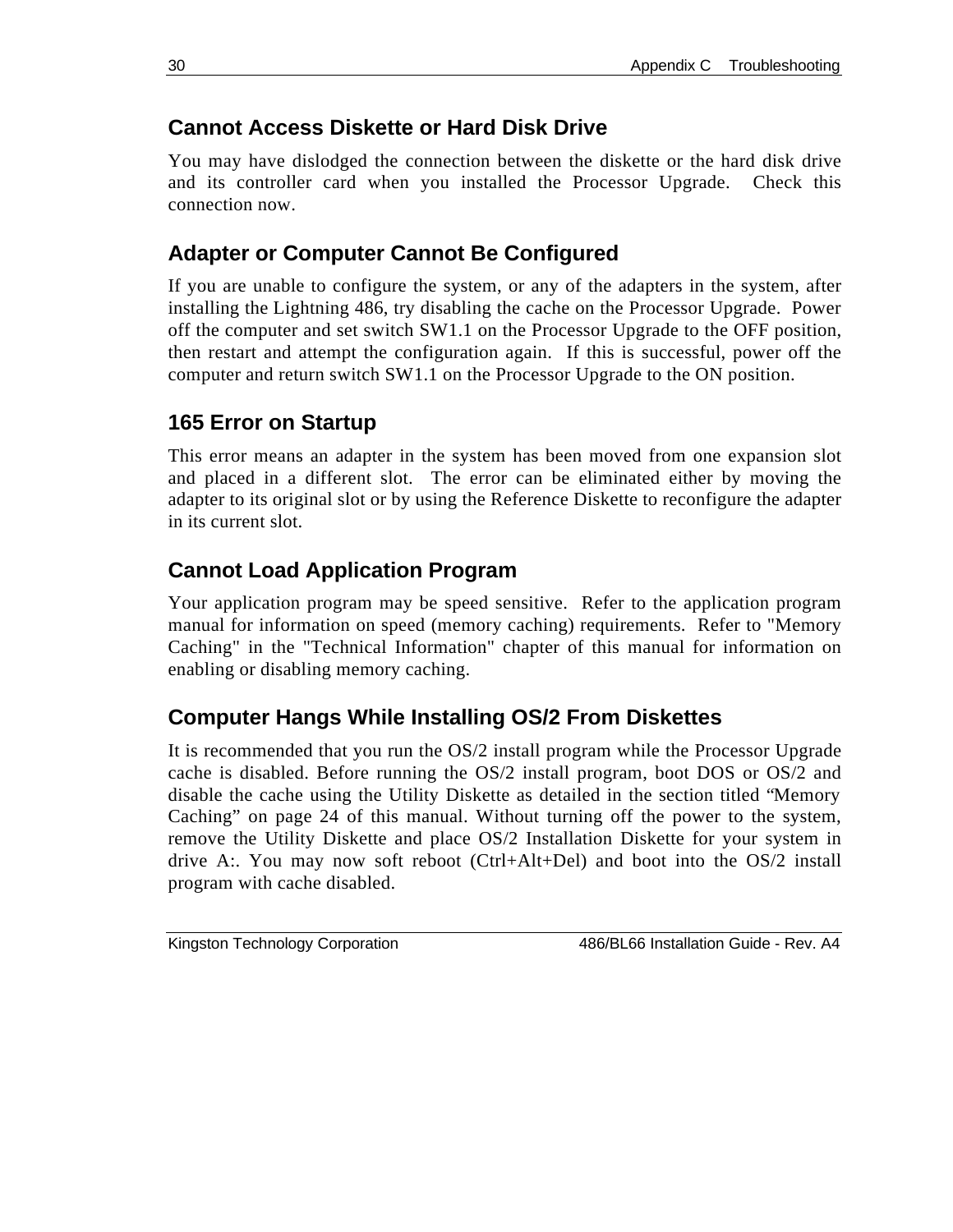### **XGA Video Adapters**

If your IBM XGA or XGA II video adapter is unable to run in XGA display mode, there are two things to check:

- 1. The XGA adapter may be loading 1MB of VRAM into the 14MB to 16MB system memory address range. If you disable the 1MB VRAM Aperture or run in VGA mode, the display is fine. To correct this, either set Switch 3 on SW2 to OFF to avoid caching this memory region, or update the ADF file for your XGA adapter. Older Adapter Description Files (ADF) load the 1MB VRAM into the memory range between 15MB and 16MB. Because many systems now use 16MB of RAM, the newer ADF files load the video memory between 63MB and 64MB. Check with your IBM distributor for the latest ADF file versions.
- 2. The XGA adapter is using an Interrupt Level (IRQ) which must have the cache flushed. Verify which IRQ the XGA adapter is using and enable the cache flush mode for that IRQ setting.